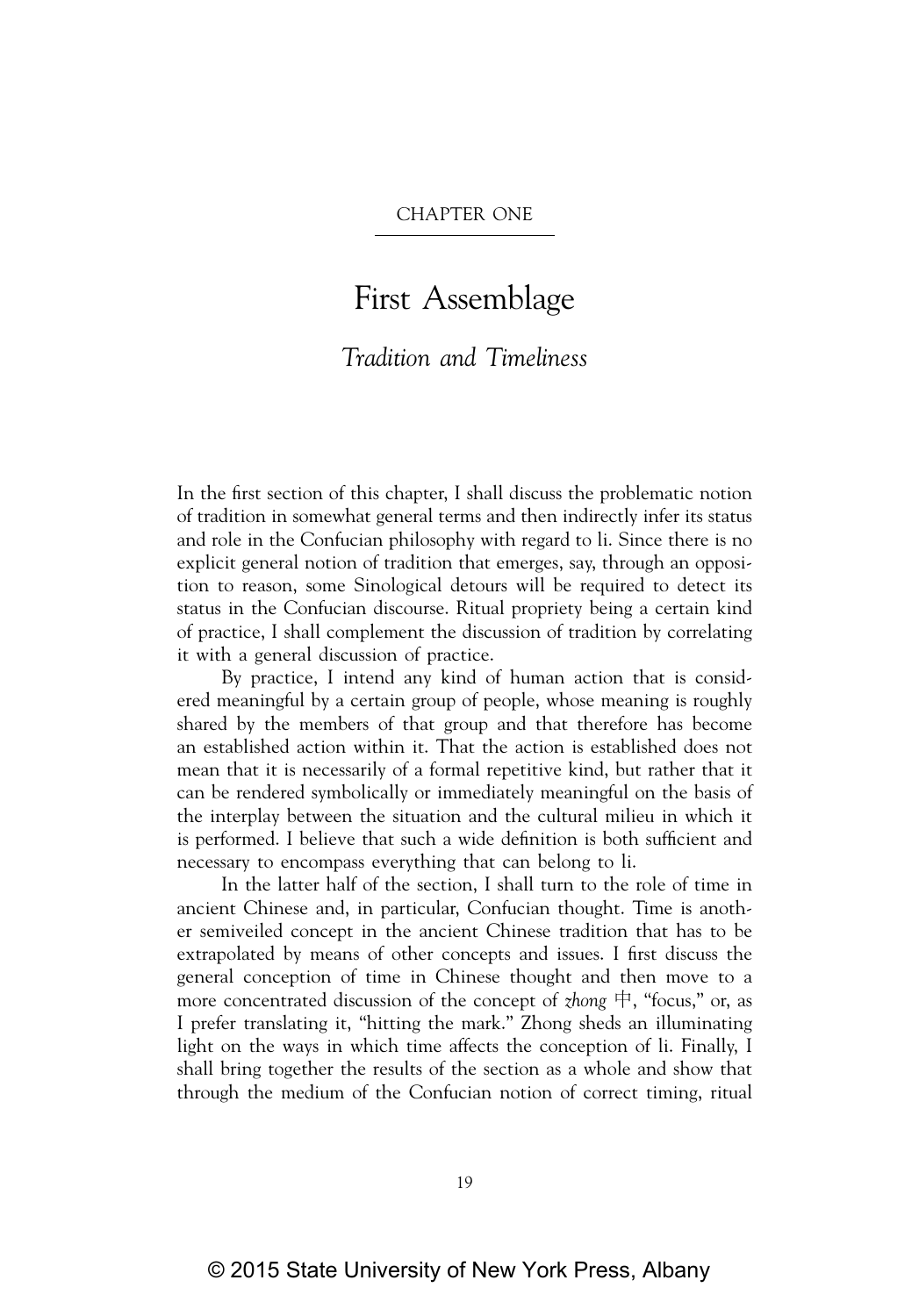propriety appears not only as a transmitter of cultural tradition, but also as the most creative and innovative means for broadening it.

## From Aversion to Rehabilitation: The Modern Discourse on Tradition

The notion of tradition is important to my analysis for two reasons: the first rests upon the thorough integration of li as a practice and the Chinese cultural tradition. For the former is not merely a product of the latter. Operating on all levels of human interaction, from the most mundane to the most formal, ritual propriety embodies the Chinese tradition in its most extensive manifestation.<sup>1</sup> It is moreover questionable whether the more extensive notion of practice can be made sense of in isolation from tradition, and vice versa. Some light may be shed on this claim through a brief etymological analysis.

The English word "tradition" is derived from the Latin verb *tradere*, "to hand down" or "to transmit." It refers to the continuous act of handing down to posterity what are believed to be the intrinsic features of a particular culture whereby that culture is maintained. The etymology of the modern Chinese word for tradition, *chuantong* 傳統, is similar. *Chuan*  傳 originally means "to transmit" or "to deliver" and is consistently used in this meaning in classical literature. *Tong* 統 refers to the main threads in a silk weave and has the further implication of "the essentials." Thus, chuantong could be understood as the "handing down of the essentials (of a culture) to posterity."

There are, of course, many things that are "handed down" from generation to generation; there are many "traditional" things. But the main purport of that which is handed down, "the essentials" of a tradition, consist in practices. We could say that practices "articulate" traditions. It would in any case be hard to make sense of traditions without them. However, whereas there may seem to be many practices that are not, strictly speaking, traditional, I argue that all practices derive their meaning from some tradition or another. Some practices could be, on the surface, based on a "private tradition," for example in the sense of a personal habit. However, as long as they are to be considered in any way meaningful, they can only be so within or vis-à-vis the broader context of a communal tradition. If they were not, they would suffer from the kind of inconsistency that Ludwig Wittgenstein found with the notion of private language. A practice is ultimately always, be it in the most remote sense, communal.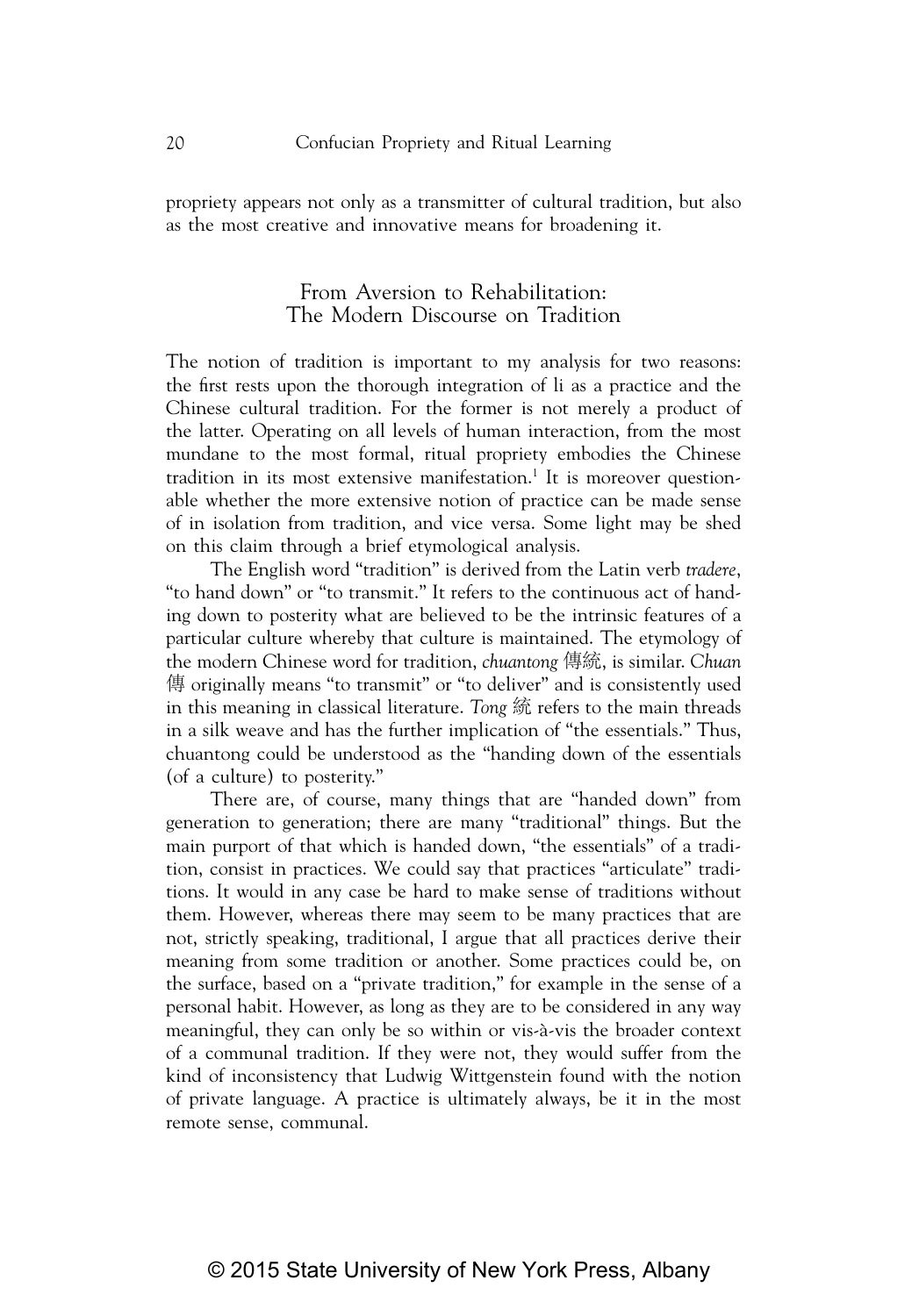The other reason for concentrating on tradition concerns the present status and appraisal of tradition both in the West and in the People's Republic of China. Political and social events in both places have rendered the concept of tradition highly suspect: more often than not, it is now taken to signify a reactionary force hampering both scientific and social progress. While the actual events that have led to and enforced this view have been specific to each culture and location, the philosophical streams of thought that kindled them essentially share the same source. This source is the European philosophy of the Enlightenment.

The Enlightenment was characterized by a belief in progress on the basis of an independent and individual use of reason, and the renunciation of traditionalism and authoritarianism, which included the rejection of ritual practice. In 1784, when Immanuel Kant wrote in his celebrated "What Is Enlightenment?" that the advent of this movement of thought signifies "the human being's mental emancipation from self-incurred immaturity,"2 he set the tone for a mode of thought that since then has by and large dominated the Euro-American political and intellectual scene. This is not to say that such a tension between reason and tradition in the West began with the Enlightenment. It has been present in European culture at least since Plato. However, it undoubtedly found its full force during the Enlightenment and the subsequent period known as modernity. Since then, and until fairly recently, the tendency within philosophy has been toward a prima facie rejection of any appeal to the authority of tradition as a sort of irrational parochialism or obscurantism. This applies not least to the philosophy of Marxism, an offspring of the Enlightenment mentality combined with the effects of the social conditions in the early phases of industrial capitalism in Europe. In *The Eighteenth Brumaire of Louis Bonaparte*, Karl Marx makes the following remarks on tradition:

The tradition of all dead generations weighs like a nightmare on the brains of the living. And it is precisely in periods of revolutionary crises, when they seem to be occupied with revolutionizing themselves and their surroundings, with creating something unprecedented, that they panickly summon up the spirits of the past, borrowing their names, marching orders, outfits, in order to enact a new scene in world history, but with this time-honoured guise and this borrowed language.<sup>3</sup>

As we all know, Marxism has been a most influential force in shaping the contemporary Chinese outlook on tradition, sometimes with devastating consequences.4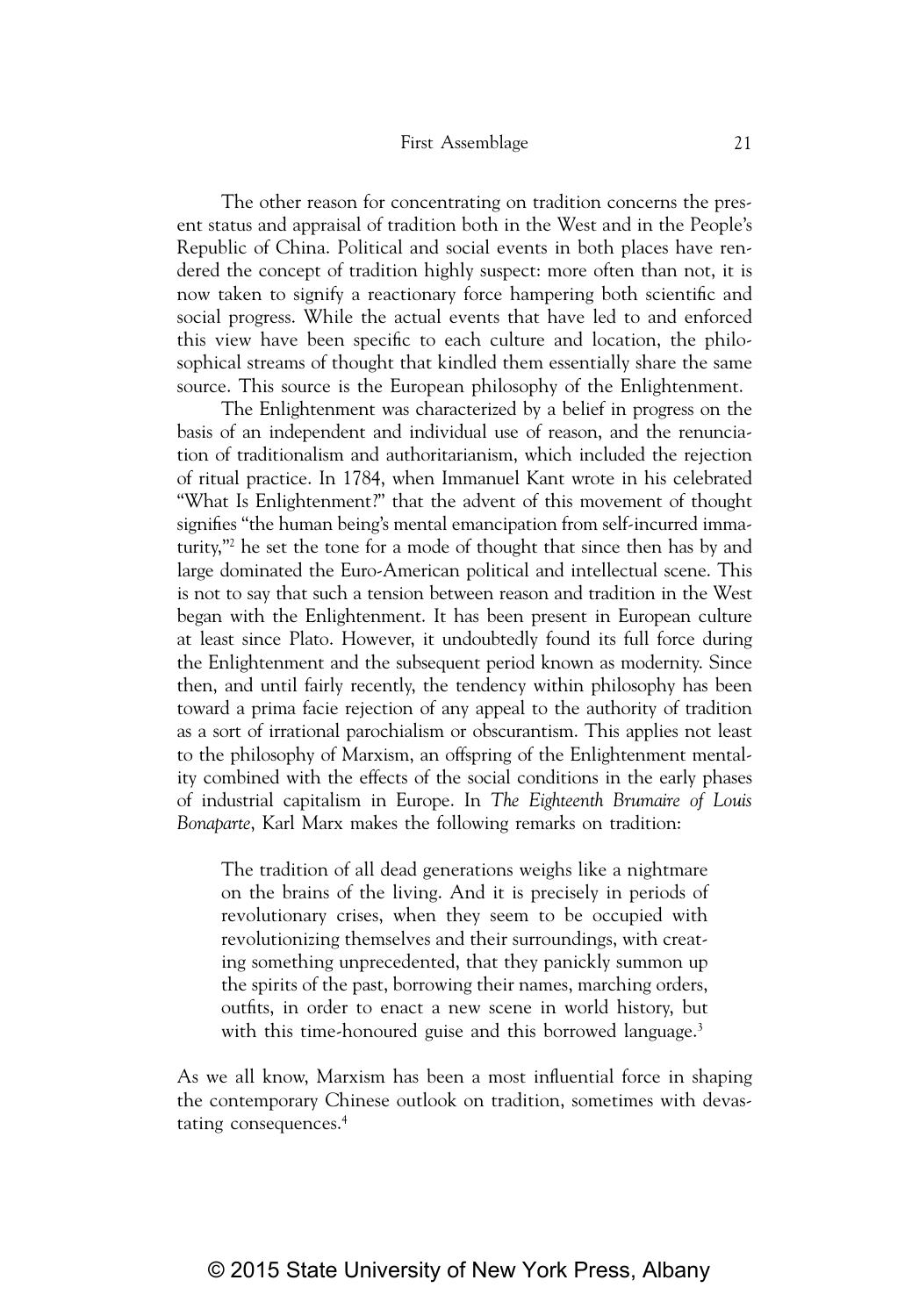Few extremes, however, persist without generating resistance to them, and alongside the modernist glorification of progress other philosophical and cultural streams developed, the most radical of which rejected reason and embraced tradition as the supreme moral authority. These streams, many of which were actually quite diverse, are often fit together under the heading of "romanticism." It is not necessary to enter the details of the romantic critique of the Enlightenment here. Suffice it to say that these opposite modes of thought have created a certain synthesis that is brought to expression by a number of twentieth-century thinkers. This synthesis consists in a reevaluation of the negative attitude to tradition and of the sharp contrast drawn between reified forms of tradition and reason. Subsequently, the antitraditionalism of modernity has increasingly been subject to various kinds of criticism. Many authors have seen it as insensitive to, if not downright naïve about, the important role that tradition plays for the integration and the sustention of the human community. Conversely, they have viewed the idea that reason alone can serve as the foundation of social and ethical values with growing suspicion. Critical scrutiny reveals that even the supposedly most theoretical forms of constructive ethics are essentially rationalizations of the cultural or personal values of the authors themselves, but hardly ever derivations from "pure" reason.<sup>5</sup>

Ironically, this contemporary suspicious attitude to the claim and authority of reason can at least in part be traced to the Enlightenment itself. For by undermining the authority of tradition, which in the West strongly involved undermining the truth claims of the Christian religion, the "critical" spirit of the Enlightenment also inadvertently contributed to the collapse of traditional metaphysics and thus to the collapse of the supposedly independent grounds of reason.

It seems appropriate, then, to provide some theoretical considerations about the extent to which tradition ought to, and, indeed, *does*, relate to human beings' modes of relating to themselves, to each other, and to society at large. In the following, I shall briefly elucidate some seminal attempts to rehabilitate the notion of tradition which all have in common a certain acknowledgment of its inescapable role in forming the human habitat. As is to be expected, I shall be highly selective in my discussion and focus especially on accounts that I believe may provide me with helpful perspectives from which to approach the notion of li. While focusing here on the more positive appraisals of tradition, I shall, in a later section, partly join forces with the Enlightenment spirit by considering the dangers of traditionalism with a special regard to ritual propriety.<sup>6</sup>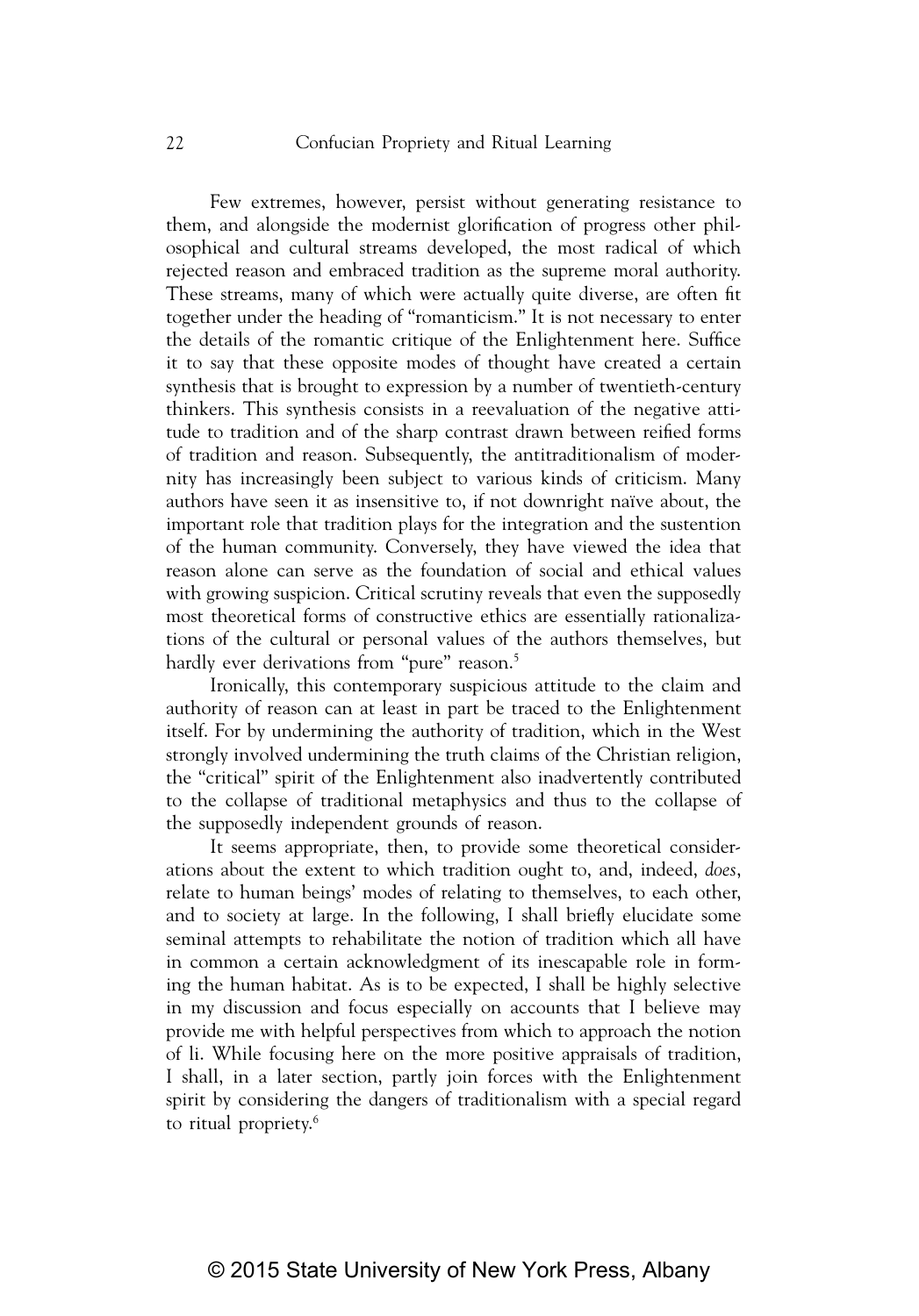Many modern philosophers have concentrated on the situation of the human being as being, by birth, "cast into" a predominantly social environment. Such a situation has been variously termed as "situatedness," "embeddedness," or "facticity." Seeking to rehabilitate the notion of "habit," to which I shall turn later in more detail, John Dewey wrote already in 1922: "If an individual were alone in the world, he would form his habits (assuming the impossible, namely, that he would be able to form them) in a moral vacuum. They would belong to him alone, or to him only in reference to physical forces. Responsibility and virtue would be his alone. But since habits involve the support of environing conditions, a society or some specific group of fellowmen, is always accessory before and after the fact."<sup>7</sup> We can of course find statements with similar tones much earlier in Western intellectual history. In the *Politics*, Aristotle states that "man is more of a political animal than bees or any other gregarious animals" and that "a social instinct is implanted in all men by nature."8 But there is an important difference between these claims. Dewey stresses the actual situatedness of human beings in societies as a necessary starting point for a science seeking to understand and to improve the human condition. It is precisely this social situatedness, according to Dewey, that constitutes the peculiarity of what it means to be human. Aristotle, on the other hand, speaks from a metaphysically teleological point of view as if nature had "intended" for human beings to fully realize their potentialities within society.

Many recent ethical thinkers have, knowingly or unknowingly, shared Dewey's social-philosophical approach. Alasdair MacIntyre, for instance, has pointed out that the only way to come to an understanding of an action or a practice is to view it from within some kind of narrative, which, again, receives its meaning from the larger tradition to which it owes its existence: "[T]he narrative phenomenon of embedding is crucial: the history of a practice in our time is generally and characteristically embedded in and made intelligible in terms of the larger and longer history of the tradition through which the practice in its present form was conveyed to us; the history of each of our own lives is generally and characteristically embedded in and made intelligible in terms of the larger and longer histories of a number of traditions."9 Considering the context, it may seem peculiar to refer to MacIntyre, an outspoken Aristotelian striving to revive the concept of virtue as a central notion of ethics. But MacIntyre is a good case in point, because while being an Aristotelian, he does not seem to subscribe to Aristotle's metaphysics of natural or cosmic teleology, according to which society is the human being's "preordained" place. By focusing on the goods internal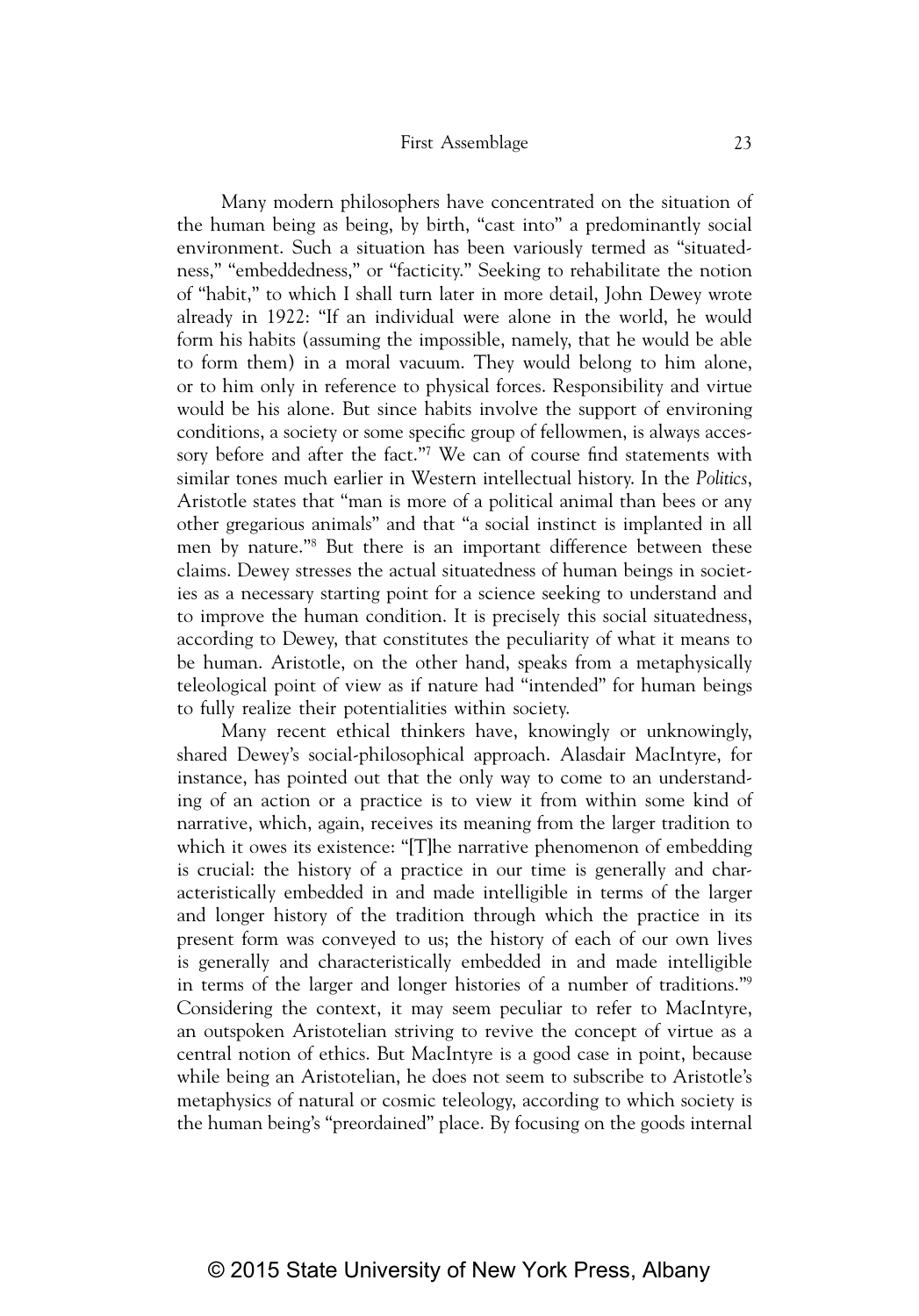to practices in every tradition, he seems, instead, to share the view with many modern thinkers that it is the culture to which we belong that provides us with meaning and value. Despite the vast difference between Dewey and MacIntyre, these thinkers would probably both be in agreement that the possibility of meaning can only arise within an interacting community of individuals that have a shared sense of history and tradition.

Perhaps the most explicit attempt in modern times to rehabilitate the notion of tradition, however, can be found in the hermeneutical philosophy of Hans-Georg Gadamer. Gadamer denies that there is any sharp contrast between tradition and reason. He argues, first of all, that the Enlightenment critique of authority involved a too narrow concept of authority, because true authority, that is, one recognized or accepted as being legitimate, is not founded upon a mere act of submission, but on one of acknowledgment and realization: "That is, the realization that the other's judgment is superior to one's own, and that therefore his judgment comes first, that is, has priority over one's own judgment. It is for this reason that authority cannot simply be conferred on to someone—it is earned, and it has to be earned if that someone wants to claim it. It rests upon acknowledgment and upon an act of reason insofar as it, conscious of its own limits, trusts that others may have better insights."10 Gadamer elucidates this different meaning of authority because he believes it approximates the way in which the romantics understood the concept when they argued for the authority of tradition. In his view, then, the romantic critique was an important corrective to the Enlightenment by pointing out that, for example, our mores as a matter of fact do and will largely retain their validity simply by virtue of being handed down to us from the past: "They are freely adopted, but their creation or the justification of their validity does not at all derive from free understanding. On the contrary, this is precisely what we call tradition: to be valid without rational justification."11

The fact that we often, indeed, every day, submit de facto to the authority of convention and tradition when making up our minds on various issues demonstrates our situatedness within the inescapable frameworks of our culture and its traditions. Without it, we would not be able to orient ourselves within society among other people. An adequate appropriation of tradition provides us with a sense of the more appropriate ways of interacting with others that also facilitates the efficiency of those of our actions that to some degree depend on the *re*actions of others.12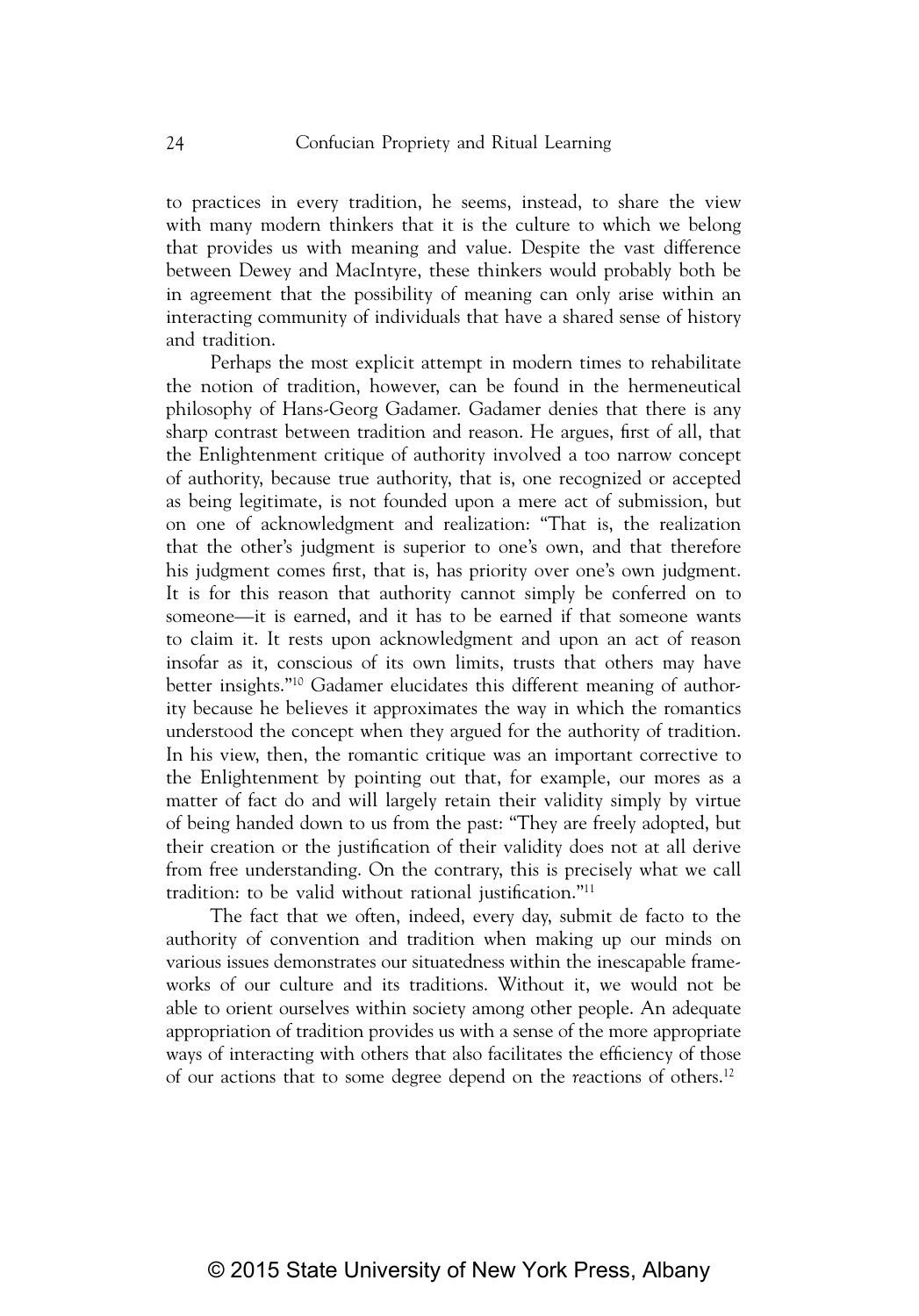But does this establish the full authority of tradition to which we must submit blindly and unconditionally? Certainly not. Gadamer argues that one of the problems with the Enlightenment-romantic controversy over tradition was that the concept as such was understood too narrowly. It was considered as being contrary to rational freedom and thus identified as a historically given object comparable with nature, from which the Enlightenment and the romantic thinkers then drew contradictory conclusions. While both parties contrasted tradition and reason, the first identified reason with progress and tradition with regress, and the second identified reason with conflict and tradition with stability.<sup>13</sup> Such a sharp contrast between reason and tradition, however, is misleading. For even the most solid tradition does not maintain itself merely by virtue of some kind of natural inertia, but requires affirmation, apprehension, and nurture. Tradition is certainly a preservation of a kind:

Preservation, however, is an achievement of reason, while admittedly one characterized by inconspicuousness. It is due to this that innovation, the pre-planned, purports to be the only act and achievement of reason. But this is mere appearance. Even when life finds itself in tumultuous changes, as during revolutionary periods, much more of the old preserves itself in the ostensible transformation of all things than anyone can ever know, and merges with the new to acquire new functions. At any rate, preservation is no less an attitude based on freedom than overthrow and innovation.14

Gadamer attempts to raise to consciousness the power that tradition, willy-nilly, exercises in our daily lives. Without knowing the extent of this power, reason has no means to appraise it and, consequently, no means to seek to either circumscribe or preserve it. One cannot confront an invisible or unknown challenge. It may therefore be appropriate to speak of tradition as a "carrier" or "bearer" of reason, for reasoning always takes place in a discourse belonging to some traditional mode of thought. Reason and tradition are thus far from being opponents in the world of action—they complement each other. In fact, it is questionable whether one could really exist without the other. It is tempting, in this respect, to modify a dictum from Kant and say that tradition without reason would be blind, and reason without tradition would be empty.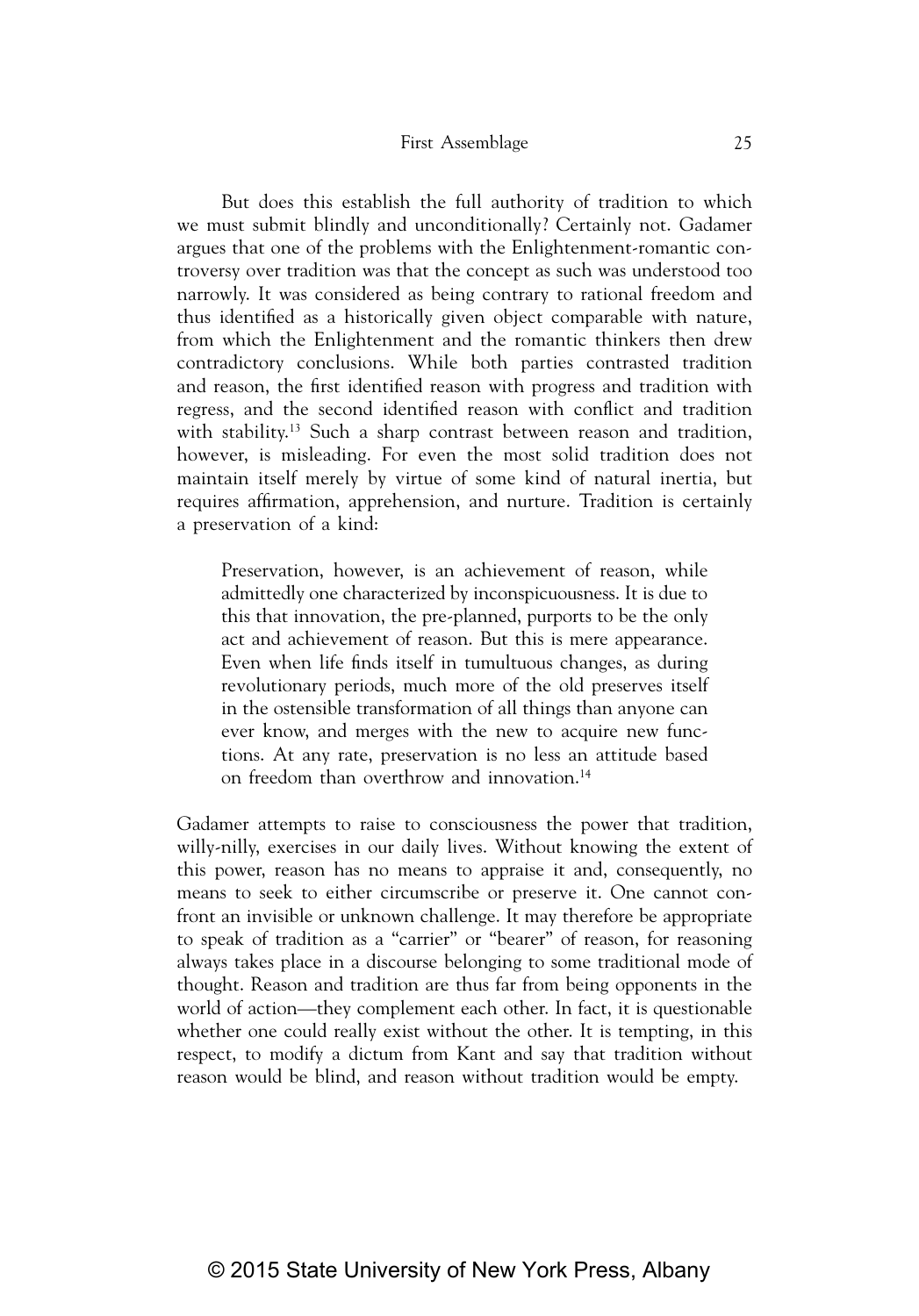# Tradition as *Dao* 道: The Early Confucian Approach to Tradition

In the *Lunyu*, Confucius expresses a thought quite similar to the modified Kantian dictum above: "Learning without reflection results in confusion, reflection without learning results in peril."15 One important implication of learning (xue 學) is the appropriation and transmission of the cultural tradition, which, I believe, is the dominant meaning of xue in this passage.16 If we consider, then, for the moment, only its second part, Confucius is arguing that mere reflecting (here the functional equivalent of reasoning) without regard for cultural tradition will have as a consequence that one fails to grasp the appropriate ways of dealing with situations and will therefore endanger oneself and/or others. What sort of endangerment could he have in mind? According to Zhang Weizhong 張衛中, it consists in uncertainty or doubt, or the inability to establish anything at all, $17$  and can thus be understood as losing one's foothold in reality, a reality that can only be adequately apprehended through the categories shared by one's culture. From this perspective, then, such endangerment is tantamount to a form of alienation in which the endangered subject loses itself in skepticism, in an evacuation of meaning, in a Durkheimian form of *anomie*, or, to use the words of MacIntyre, in an inability to "grasp . . . those future possibilities which the past has made available to the present."18

As many commentators have observed, Confucius clearly considered it to be his personal mission to transmit the Zhou dynasty culture, which in turn, as Confucius states himself, was a continuation of the tradition derived from the Xia and Shang dynasties.19 This may seem a trivial point, considering that few, if any, would hold that Confucius did not endorse a form of traditionalism. However, it becomes less trivial as soon as we see that his particular kind of traditionalism rests upon a realization of the profound function that a cultural tradition has for human understanding, identity, integration, and orientation, a realization that has been emerging on a global scale in the last few decades. To Confucius and his followers, however, this function of tradition seems evident, even "common sense."

It is illuminating, in this respect, as Benjamin Schwartz has pointed out, that the classical Chinese language did not have a general word for "tradition" as we understand it today, and that chuantong, which I have discussed above, while Chinese in origin, is in fact a much later neologism taken from modern Japanese.20 What does such a lack suggest?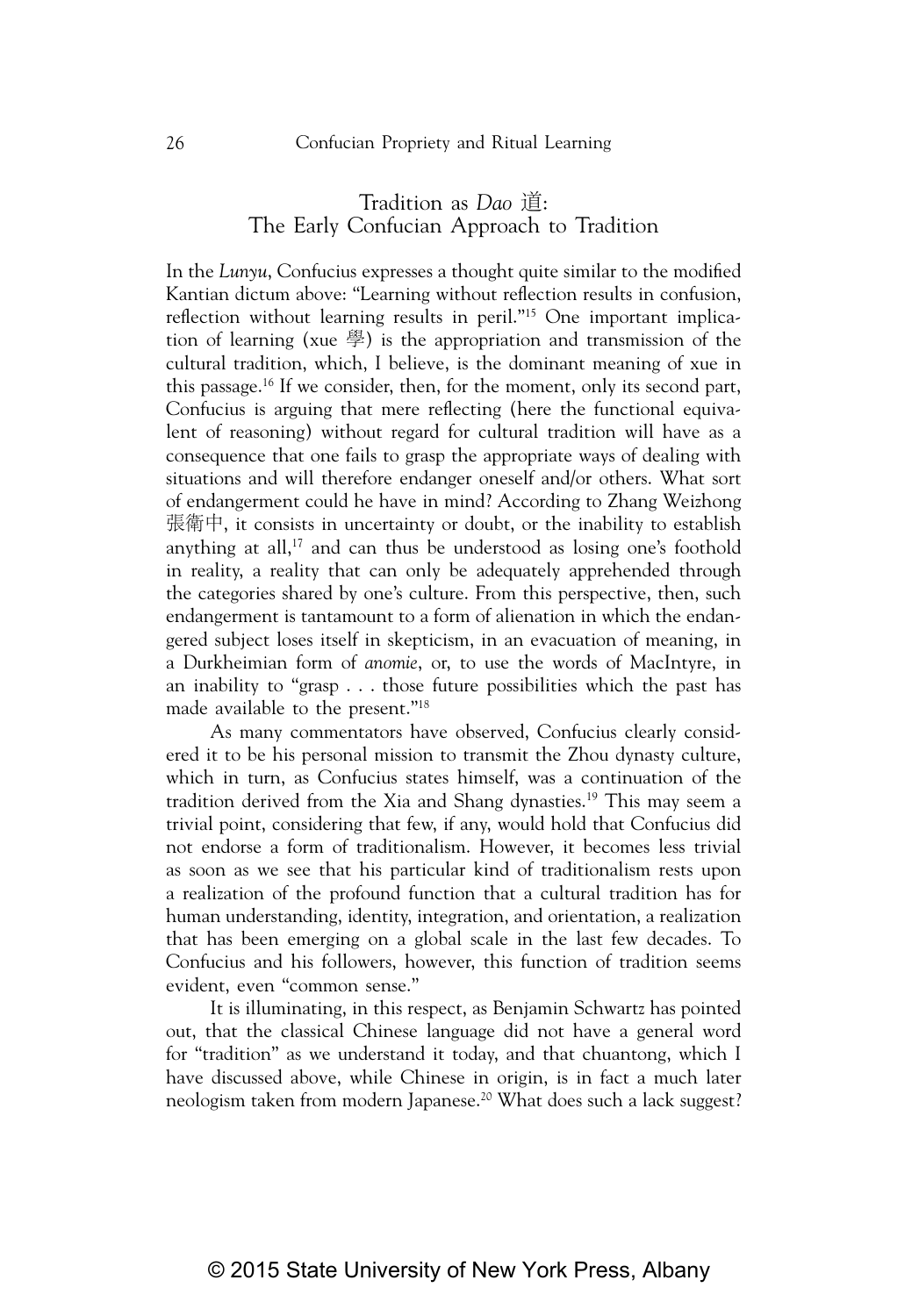It clearly does not suggest that the Chinese were unaware of tradition. In fact, the contrary is more likely to be true, that their life-world was so pervaded by tradition that a general word would have been inapplicable. Such lack may in fact be comparable with the lack of general words for "snow" or "ice" in some Inuit languages, which instead have a number of words to describe various formations and manifestations of snow and ice. $21$ 

An important reason not to be forgotten is, as many have pointed out, that the classical Chinese language is generally characterized by a relative absence of abstractness.<sup>22</sup> This does not mean that general terms cannot be formed, but it is not dualistically influenced in such a way that a metaphysical opposition has formed between the universal and the particular. Classical Chinese does not, as is the tendency among Indo-European languages, depend on a superordinated class to which referents are held to belong by virtue of their fulfilling the conditions of the formal definition of the class itself. Thus, there are no proper "universals" that can be used to convey abstractness. Instead, the meaning of words is mainly established in one of two interrelated ways: contextually, through the interplay between words in a text, and correlatively, through the dynamics of discourse. These linguistic-hermeneutic features also shed light on the ambiguity and allusiveness of the language as such. It is important to note that the discourse takes place either internally in the text itself or externally between the text and the reader, which accounts, at least in part, for the particular Chinese scholarly tradition of writing commentaries to canonical texts. For the commentaries do not merely attempt to explain the original text, which would normally be considered the proper aim of Western commentaries, but continue the dialogue in the hermeneutical sense that the ideas expressed in the texts evoke the commentators' own ideas and inspire them to elaborate them further.23 In the *Lunyu*, however, we have a particularly conspicuous case of internal discourse, where vague comments and statements are complemented and enriched through the given response.<sup>24</sup> It seems, therefore, that Hall and Ames's description of the language of Confucius as "deferential," whereby "meaning is disclosed and/or created by virtue of a recognition of mutual resonance among instances of communicative activity," is most appropriate.<sup>25</sup>

Given that there is no general term for tradition in classical Chinese, and that tradition is nevertheless a pervasive element in the ancient Chinese, or at least the Confucian, world, one would expect to find numerous terms alluding to the different aspects of tradition in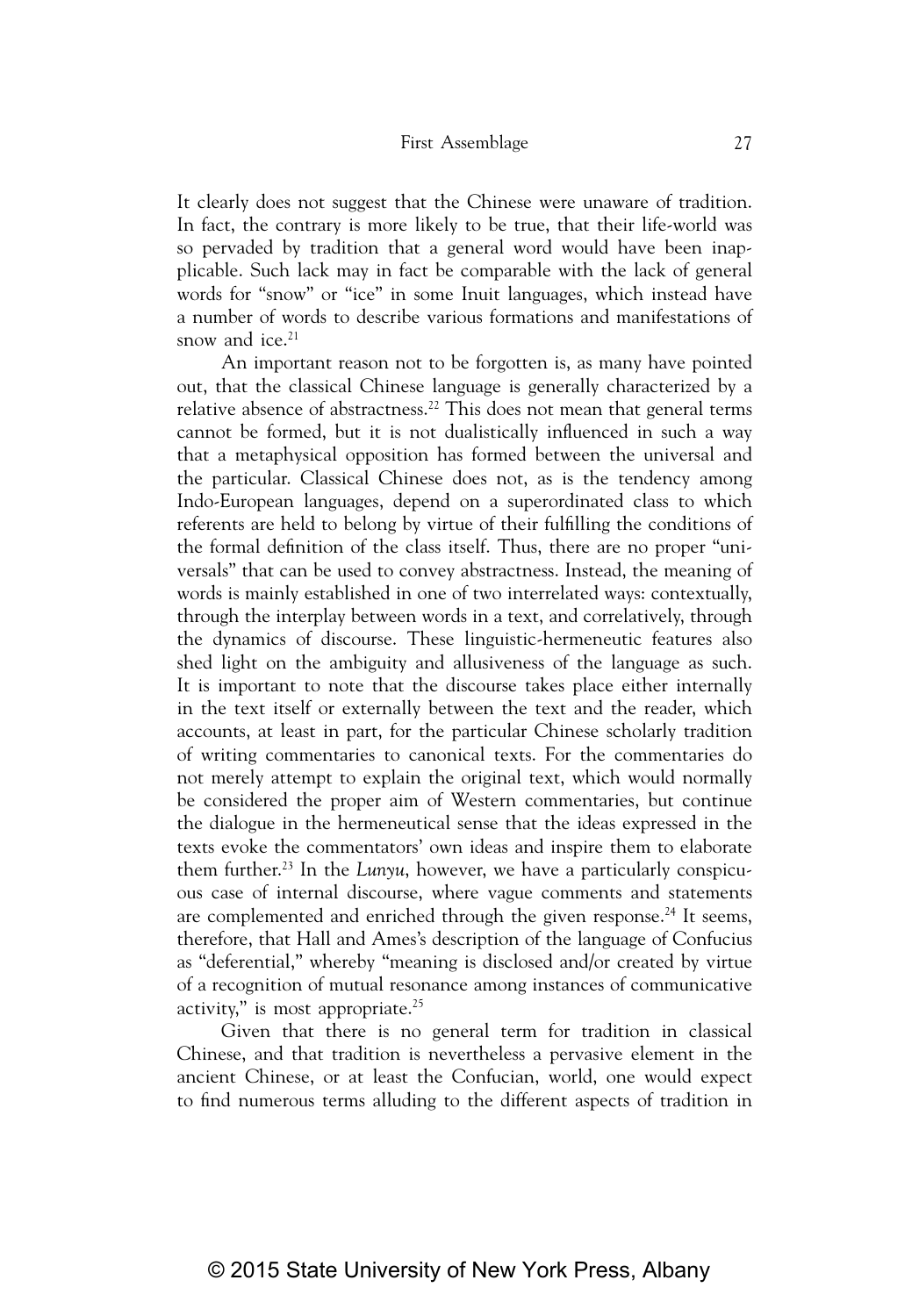much the same way as the Inuit languages have many words for different manifestations of ice and snow. This is certainly the case, but not merely in the straightforward sense that there are specific terms that refer to tradition and others that do not. It is rather in the *mode* of discourse that the shades or tonalities of tradition are brought to expression. More specifically, when discourse becomes prescriptive, it enjoys its prescriptiveness largely by virtue of its (mostly implicit) allusion to the authority of tradition. For example, a character such as zheng  $\mathbb{B}$ , "to govern," "government," takes in certain contexts the meaning of "proper governing," or "appropriate governing," in which case it alludes to the model government of the early Zhou emperors.<sup>26</sup>

The core of this prescriptive mode is contained in Confucius's idea of zhengming 正名, which is usually rendered in English as "rectification of names." The final and hence most disastrous consequence of not using names correctly, Confucius says on one occasion, is that people will not know what to do with themselves; they will literally "not know where to place their hands and feet."<sup>27</sup> Such dismay or disorientation is another formulation of the alienation or the state of *anomie* in the above-mentioned endangered subject, a situation where norms are unstable or ineffective and which arises as a consequence of "reflection without learning."

The classical understanding of Confucius's proposal of zhengming is that the names of social posts and familial relations should call for the implied duties and responsibilities that were ostensibly contained in those names during the glorified Western Zhou dynasty. Such interpretations have portrayed the thought of Confucius as unfairly conservative and reactionary. In Ren Jiyu's 任繼愈 *History of Chinese Philosophy* from 1966, it says that "Confucius believed that 'reality' [shi] ought not to have changed, and intends to make use of 'names' [*ming* 名] (stipulations of Zhou rituals) in order to correct aspects of 'reality' that have already changed or are in a process of change."28

Apparently, this outlook has not changed to a significant degree, at least not in the People's Republic. In a recent study on the concepts of Chinese philosophy, Ge Rongjin葛榮晉 says that with his theory of zhengming, Confucius "attempts to correct actual situations that have undergone changes by means of old names."29

These interpretations are problematic in two ways. First, the idea of zhengming, as Confucius presents it, is here understood in light of Xunzi's 荀子 elaborations on this idea. As John Knoblock points out, however, Xunzi took many ideas from the sophisticated linguistic and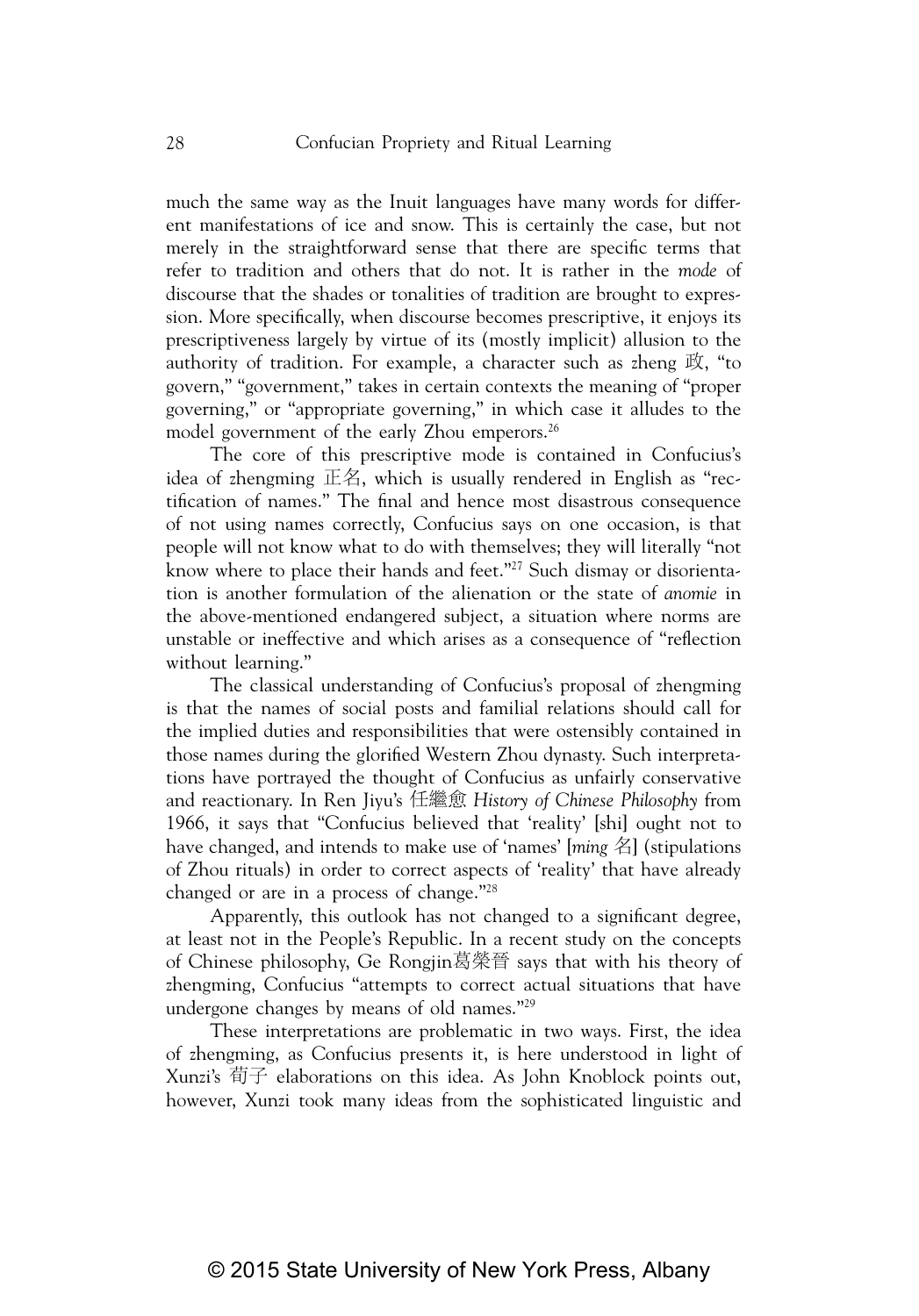logical inquiries of the later Mohist 墨家 school and the Jixia Academy 稷下學宮, both of which did not arise until the fourth century BCE, or almost two centuries after Confucius.<sup>30</sup> Ren Jiyu and Ge Rongjin both interpret Confucius's demand for zhengming on the basis of the much later theory of the relationship between names (*ming* 名) and actuality (shi 實), and therefore come to the conclusion that by rehabilitating the old sense of certain words, Confucius's intention is to recreate a former state of things.

Second, the interpretations confuse consequences with intentions. Ge Rongjin, in fact, reveals this confusion when he adds to the passage quoted above as if to explain what role zhengming was always meant to play: "This single idea of 'zhengming' was later to serve the feudal rulers for a long time, applying it as they did as a prime tool of the system in order to strengthen the feudal ethical code and hierarchy."31

It is certainly true that zhengming models itself on the Zhou dynasty. But the idea is not a call for a simple return to the previous use of these names: it is rather an attempt to revive the *mode of thinking*  that Confucius believes characterized the Western Zhou dynasty. Such a mode of thinking takes language seriously by seeing words not merely as labels, but as containing profoundly prescriptive elements. It is this cultural *tradition*, proceeding from the Zhou emperors, which he wants to carry on. Thus, it seems more apposite to say that Confucius wanted to return to the *path* initiated by the Zhou emperors.

We may, in light of this Confucian vision, describe tradition as the path on which the present arrived from the past, and which, provided we attend to its maintenance by constantly adapting it to new situations, will lead the present into the future. Such a description is in fact most appropriate. For I suggest that the word in classical Chinese that comes closest to the general English term "tradition" is dao 道, which is most often translated as "way" or "path." I argued in the introduction that the Daoist conception of nature as an ever flowing process is comparable to the Confucian approach to society. If we understand the Daoist use of the word dao as signifying the overall process of our natural environment, or, even more generally, like François Jullien, as "the course of things,"32 then dao would seem to be a good candidate for approximating our term for "tradition." An etymological analysis of dao would further lend credence to such an understanding. The character is formed out of two elements, *pi* 疋 "foot," or "to lead through," and *shou*  首, "head," also in the sense of "leader," or, as Ames and Hall point out, "foremost,"33 which surely can be extended further to the idea of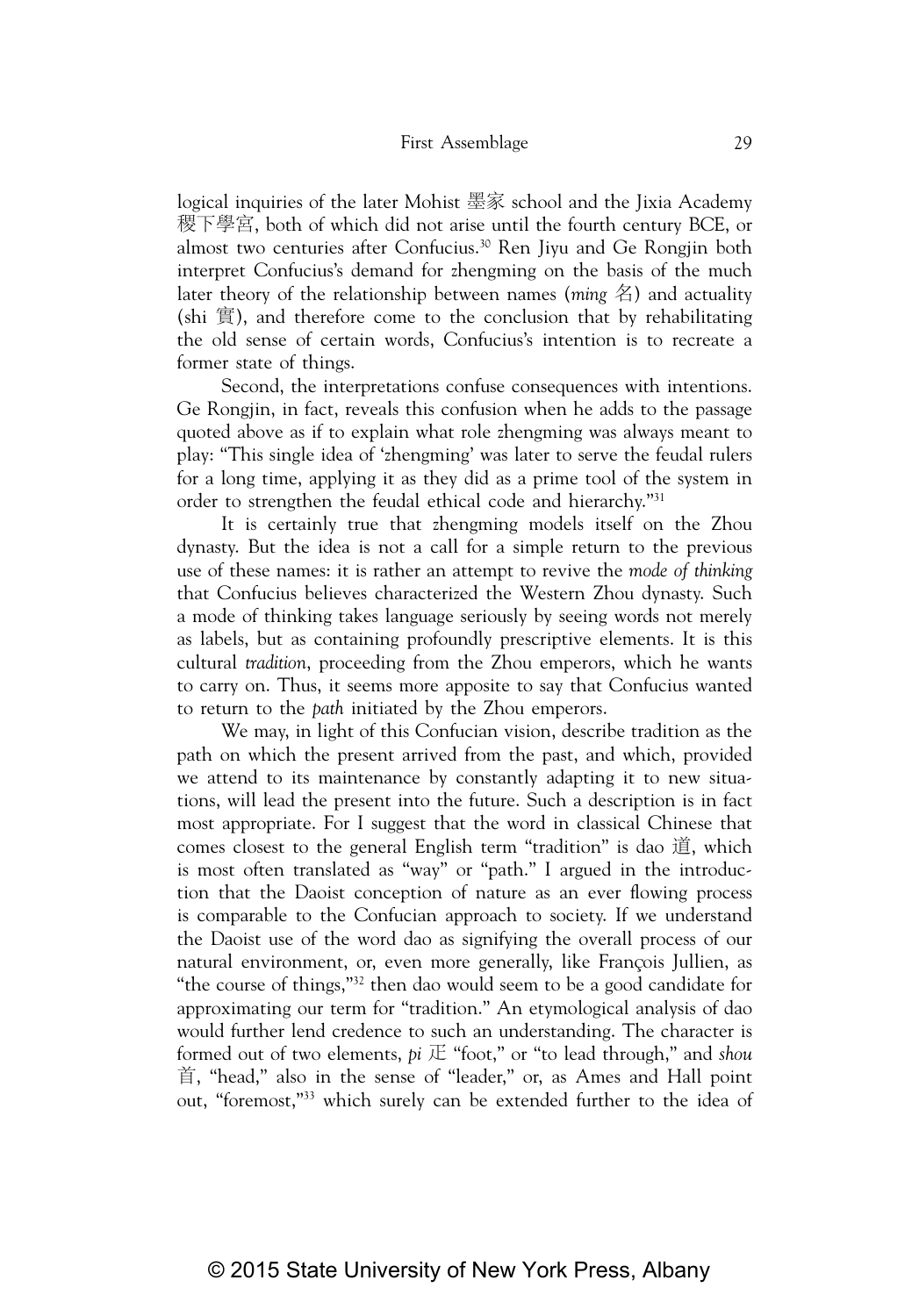"the most important" or "the essential." Thus, it would seem entirely in order to understand dao as the "leading forth of what is essential."

To what extent, then, was tradition considered an authority? Confucius famously stated that he was simply a transmitter of past wisdom and not an innovator.<sup>34</sup> This statement is often taken as evidence of the conservative spirit of his teachings, but it should probably rather be seen as merely exemplifying Confucius's own modesty as well as his respect for cultural tradition. For the aim is not mere preservation. In the first part of the apothegm quoted above, Confucius states that learning without reflection leads to confusion. This is a clear disapproval, and disavowal, of mere preservationism. The word *wang* 罔, which I have translated as "confusion," can also mean "disorientation," and, in fact, Zhang Weizhong explains it as "disorientation that leads to nothing."35 Evidently, those who simply stick to old methods and norms without reflecting on how to adapt them to new situations are unlikely to be successful in their efforts. They will effect nothing at all. In the *Zhongyong* 中庸, Confucius is reported to have said that those who are "born into the present age and yet return to the ways [dao] of the past will cause themselves misfortunes."36 In the *Lunyu*, moreover, Confucius says that "one who realizes the new by reviewing the old can be called a proper teacher."37

Confucius thus emphasizes the importance of reevaluating what is traditional. Tradition is surely of vital importance as a foundation for proper behavior, but it should not dictate in a dogmatic manner how one should behave. Instead, proper behavior should be formulated with regard to a critical reexamination of tradition itself.<sup>38</sup> The most concrete form of such an examination entails personalizing the values and practices that constitute the given tradition, for new situations continuously call for new responses within the framework of its paradigms. Such responses, when thoughtful and creative, take into consideration the relevant values and past practices belonging to the tradition. However, it is up to the agents as concrete persons to reinterpret the significance and meaning of these values and practices by constantly adapting and re-adapting them to the current circumstances. "Proper behavior" is therefore not only proper in the sense of conforming to traditional values and practices; it is also "proper" in the sense of being the manifestation of a personal "appropriation" of the tradition as such. By responsibly continuing the tradition, persons make it their own—that is, they make it "proper" to them.<sup>39</sup> And, obviously, this can be done in a multiplicity of ways. Confucius would therefore surely agree with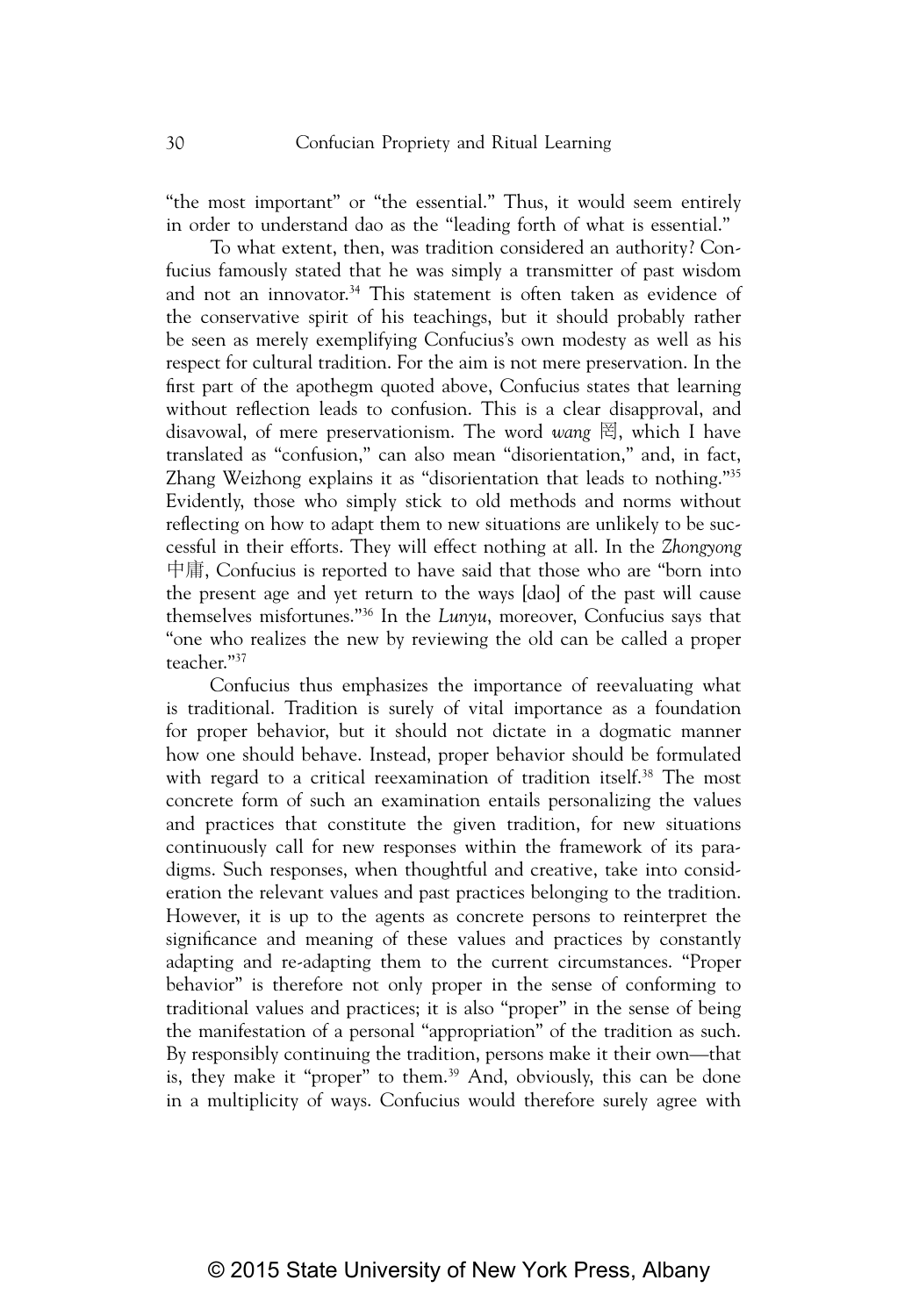MacIntyre's argument that "[t]raditions, when vital, embody continuities of conflict."40 The point is not to *return* to the ancient ways, or the ancient tradition. The frequently discussed *junzi zhi dao* 君子之道, the way of "refined," "cultivated," or "edified" persons,<sup>41</sup> the way within the way, refers precisely to the endeavor to continue forging the path that constitutes the tradition, to continue *making* the tradition—for without such an endeavor, the tradition runs the risk of becoming a thing of the past, a dead tradition.

# The Temporal Sequence of Practice and the Chinese Notion of Time

In the introduction, I pointed out some reasons for the generally antagonistic attitude to ritual in modernity. As an archetype of traditionalism par excellence, ritual action is by and large regarded as consisting in a fixed sequence of mechanistic and repetitive gestures both devoid of and inhibiting individual and creative thought. According to this view, which has been fostered by historical, political, and social factors, ritual is appropriately associated "with the primitive, tribal, and nonrational."42 This view was duly reflected in anthropological and sociological treatments of ritual until after the midtwentieth century, in particular those influenced by Durkheimian and Marxist approaches that make a strict demarcation between the religious and the profane or secular.

The social sciences, ever since their rise in the late nineteenth century, have been marked by a struggle to establish themselves as a proper discipline of science. This has resulted in a methodological ambivalence as to how to approach their subject matter and what kind of results to seek. Thus, whereas most social scientists have appreciated and emphasized the particularity of their human objects of study, they have at the same time been constrained to yield to the scientific demand for objectivity, explainability, and, therefore, generalization. The consequence of such an imperative has been a certain conflation of disparate, yet conceptually related, social practices. For the demand for an objectifiable, generalizable explanation has led to an imposition of a mechanistic model upon these practices or to their categorization and reification in some form. It has led to the tendency to view culturally established practices as following a fixed and an ostensibly "logical" sequence in which the components all have a direct and decipherable symbolic reference to the cultural tradition as a whole. Pierre Bourdieu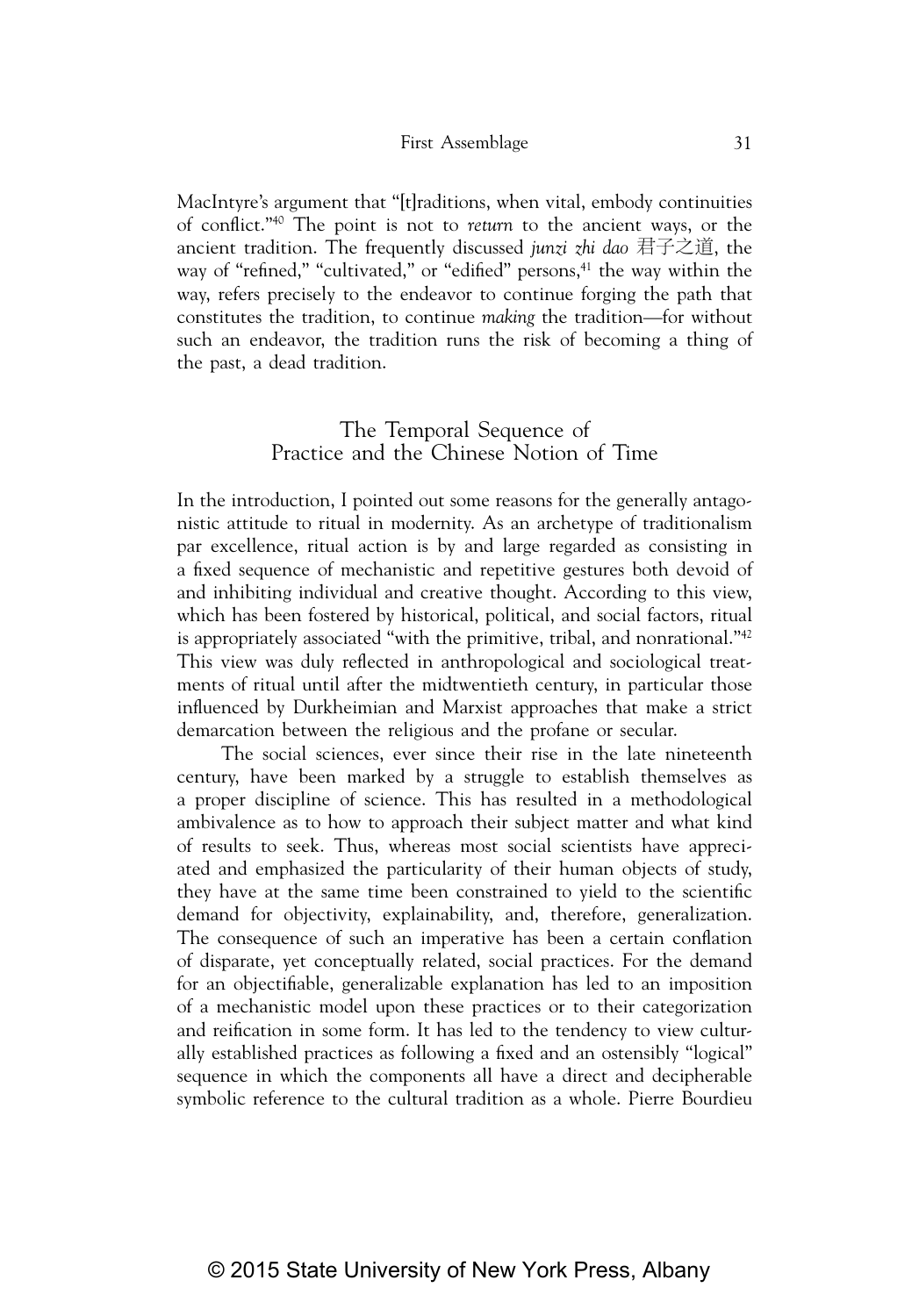has launched a criticism of this view that has particularly instructive implications for our discussion.

In his seminal study, *The Logic of Practice*, Bourdieu is concerned with the epistemological status of the social sciences. The objectivist approach that I sketched above was later met with a phenomenological or a subjectivist reaction that had the potential of resulting in some kind of productive synthesis. Bourdieu deplores, however, that the social sciences have been left with an artificial and unfortunate dichotomy between these approaches, both of which suffer from serious shortcomings for the aim of understanding the dynamism of the human habitat. He therefore attempts to go beyond both objectivist and phenomenological approaches in pursuing "a reflexive return to the subjective experience of the world and also the objectification of the objective conditions of that experience."43 The former of these two aims shall, so to speak, stalk my discussion in this section on time and temporality.

According to Bourdieu, one of the chief problems with the scientific approach to practice consists in the discrepancy between the presupposed notion of time in the scientific outlook and the way in which time unfolds in actual practice. Scientific analysis is inherently detemporalized in the sense that it arrives after the fact, and, having at its disposal sufficient time to overcome the effects of time, it then reconstructs the events according to a synchronized or static scheme or synopsis. Hence, a gap arises between the supposedly "objective" spectator and the "subjective" agent of the practice. The former, when reconstructing the process, tends to see a fixed or mechanized sequence of actions, each of which has a determinate symbolic reference to the culture to which the agent belongs, while not necessarily being transparent to the agent. The latter, however, being immersed in and living the process, obviously sees it in a very different manner. He experiences all the uncertainties and cognitive challenges that accompany practically any temporal succession of action. If social scientists had considered closely the rituals that they themselves perform every day, Bourdieu writes, such as a polite conversation, "the seemingly most mechanical and ritualized of exchanges,"

they would have discovered the unceasing vigilance that is needed to manage this interlocking of prepared gestures and words; the attention to every sign that is indispensable, in the use of the most ritual pleasantries, in order to be carried along by the game without getting carried away by the game beyond the game . . . the art of playing on the equivocations,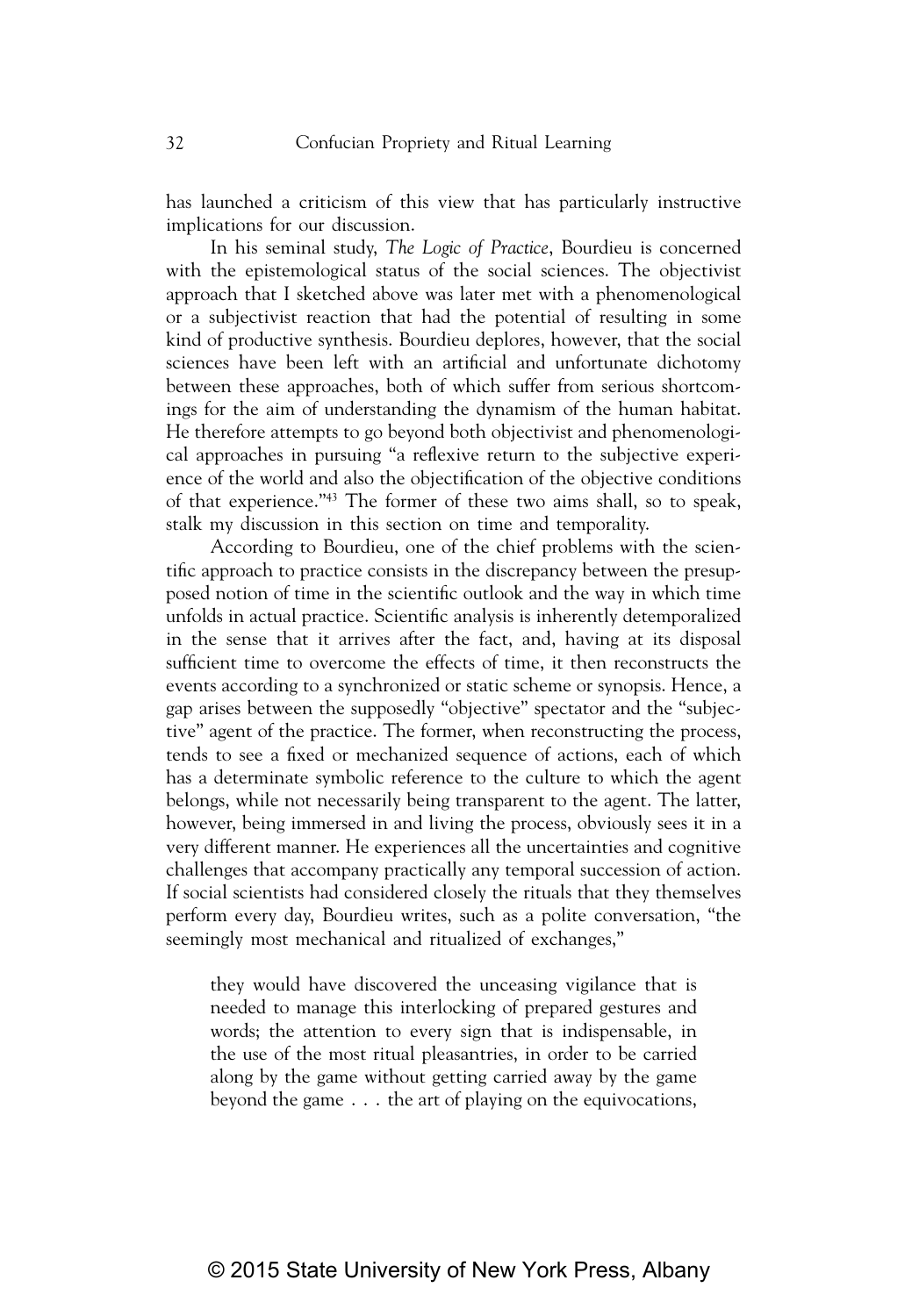innuendoes and unspoken implications of gestural or verbal symbolism that is required, whenever the right objective distance is in question, in order to produce ambiguous conduct that can be disowned at the slightest sign of withdrawal or refusal, and to maintain uncertainty about intentions that always hesitate between recklessness and distance, eagerness and indifference.<sup>44</sup>

A well-performed ritualized action, then, while certainly following a preestablished pattern to a certain degree, is performed well precisely by *not* being a simple automatic repetition. Bourdieu makes a compelling comparison with the performance of music:

Practice unfolds in time and it has all the correlative properties, such as irreversibility, that synchronization destroys. Its temporal structure, that is, its rhythm, its tempo, and above all its directionality, is constitutive of its meaning. As with music, any manipulation of this structure, even a simple change in tempo, either acceleration or slowing down, subjects it to a destructuration that is irreducible to a simple change in an axis of reference. In short, because it is entirely immersed in the current of time, practice is inseparable from temporality, not only because it is played out in time, but also because it plays strategically with time and especially with tempo.<sup>45</sup>

Bourdieu's insight into the discrepancy between the temporality of science and that of practice serves us well in this respect. Apart from reminding us of the inevitable gap that arises between "external reconstructors" and "internal agents," his observation also prompts us to observe that one's way of relating to practices and events will be largely influenced or even conditioned by one's presupposed, and, for the most part, implicit notion of temporality. This takes us to the very particular Chinese conception of time, which, in fact, suggests that the notion of ritual necessarily involves individuality, creativity, and a keen sense for the situation at hand.

Tang Junyi 唐君毅, in his study of the special characteristics of classical Chinese cosmology, has pointed out that the Chinese notion of time is inseparable from the notion of space and is thus an inherent quality of all things. Classical Chinese contained no independent concepts for time and space until they were imported into the language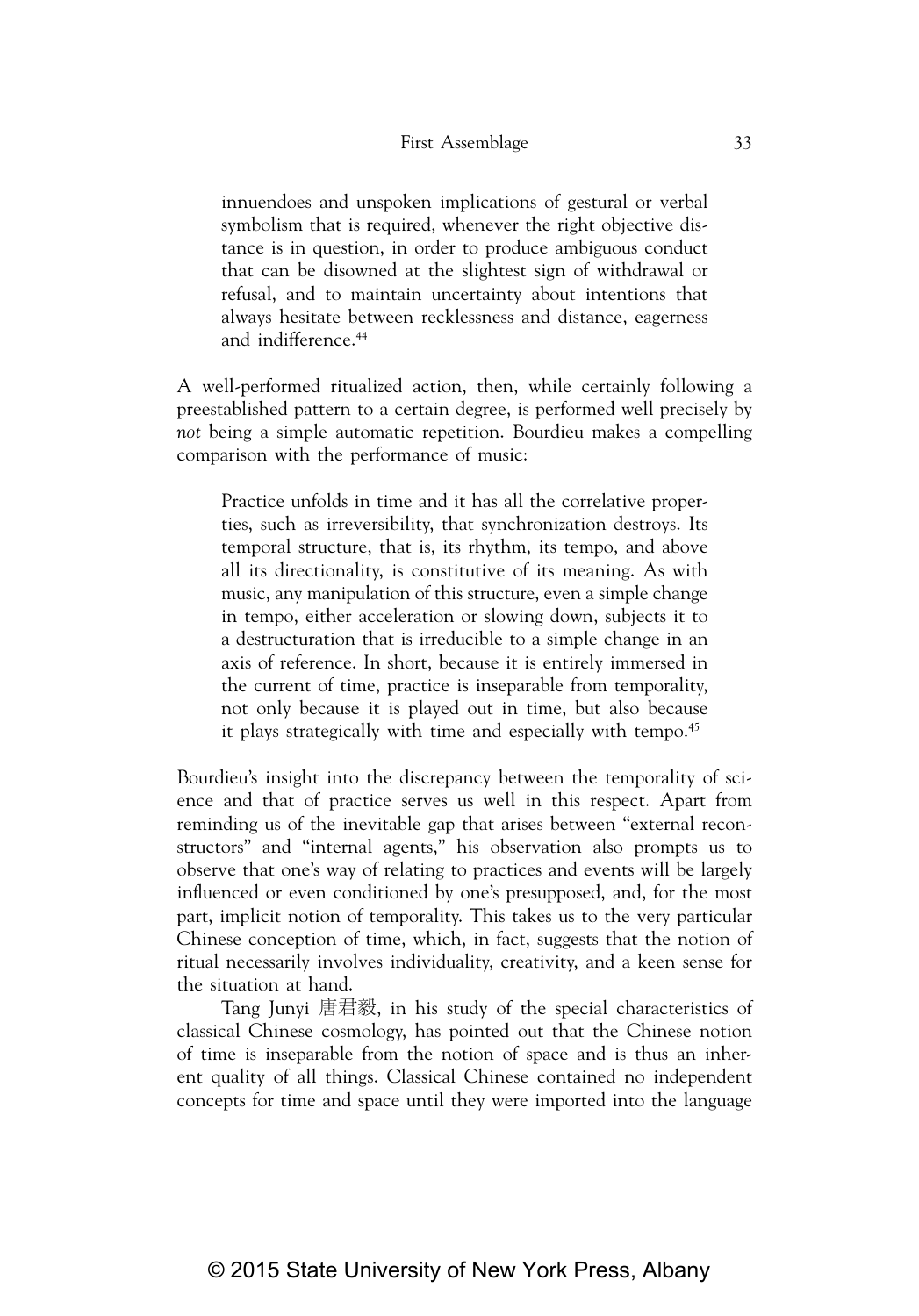by Buddhist thought.46 This indicates that Chinese temporality is characterized by a high level of concreteness and cannot easily be abstracted or objectified into a one-dimensional, linear, sequential movement of divisible units, as has been the dominant understanding of time in the West, at least since the seventeenth century.<sup>47</sup> Tang takes the example of the modern Chinese word for "cosmos," *yuzhou* 宇宙. In classical Chinese,  $\gamma u \nightharpoonup$  means "up, down, and in all four directions," indicating extension or space in its totality, and *zhou* 宙 means "going back to the past and arriving in the present," indicating duration or time in its totality.48 The cosmos is thus understood as the combined totality of time and space, neither of which can be clearly separated.<sup>49</sup> This also explains the dynamic concept of constantly changing reality in Chinese thought, for if time and space, and hence matter, are ultimately inseparable, there can be no room for an understanding of reality as static.<sup>50</sup>

The idea of the totality of time and space is, moreover, not an idea of an absolute totality, but of one relative to human experience. This can be derived from the way in which the notions of time and space are originally formulated. Tang says that "[t]o say 'going back to the past and arriving in the present' and 'up, down and in all four directions' is to place ourselves at the centre. Thus, 'tracing back from the present to the past' means 'past and present,' 'left, right, in front of and behind' means 'the four directions,' and 'above our head and under our heels' means 'up and down.'"51 Ancient Chinese thought is consistent in its tendency to explicitly consider things from the point of view of the human being. The emphasis is on "function," not on "essence"—on the way in which things "work" or what they "do," not on what they "are." The role of philosophy and knowledge, therefore, consists in enhancing the ability of human beings to realize a harmonious relationship with their environment. This particular epistemological, or perspectival, anthropocosmic orientation is a partial explanation for the lack of conceptual oppositions so important in Western thought such as appearance/reality or subjectivity/objectivity. Provided that we can detect some kind of *telos* in the Chinese approach to reality, it is certainly not the attainment of an "objective truth" to be conceptualized, but rather a "practical skill" to be mastered, demanding openness, perspicacity, and engagement with regard to an ever-changing reality. Such a *telos*-as-skill can thus never be attained once and for all. On the ancient Chinese outlook on reality, François Jullien says that "reality—every kind of reality—may be perceived as a particular deployment or arrangement of things to be relied on and worked to one's advantage. Art, or wisdom, as conceived by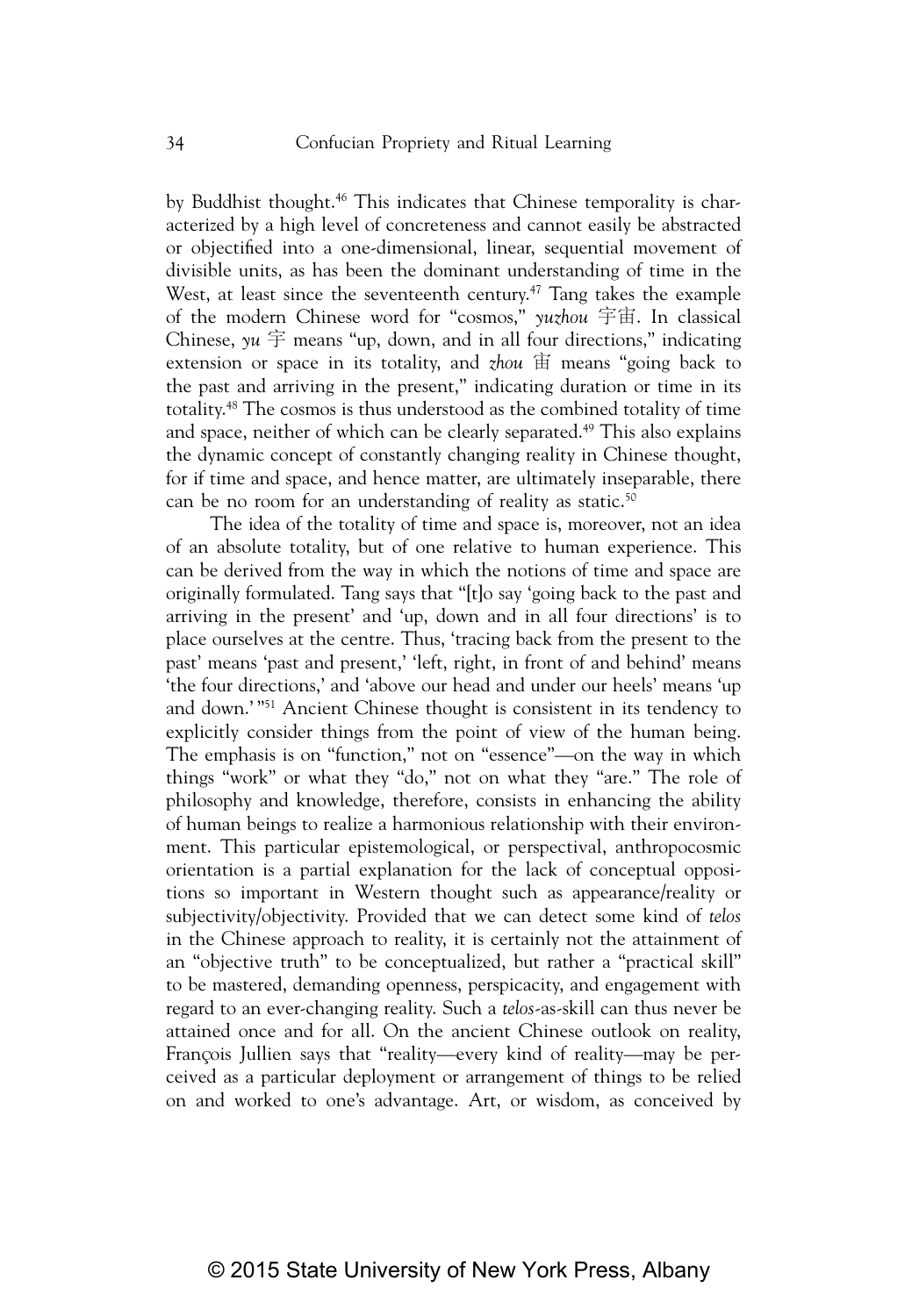the Chinese, consequently lies in strategically exploiting the propensity emanating from that particular configuration of reality, to the maximum effect possible. This is the notion of 'efficacy.'"52 Given the fundamental role of time in the Chinese worldview, one might pose the provocative question whether Confucius and his followers were even capable of regarding ritual observance as a mere mechanistic repetition of a fixed sequence of actions. It seems at least clear that persons who aim at such repetition rather prove themselves as decidedly unskilled, concentrating as they do on "copying" a past deed instead of maintaining vigilance and responding appropriately to the particular circumstances in which they find themselves.<sup>53</sup> This view can be reinforced through an analysis of the particular role of time in the Confucian tradition.

Despite the comparative lack of reference to cosmological issues in the *Lunyu*, it contains a memorable passage where Confucius offers us his view of the flow of time: "While standing on a riverbank, the Master said with a deep sigh: 'Doesn't time pass by just like this, never ceasing day or night!'"54 By comparing the ongoing succession of days and nights with the flow of water in a river, Confucius is entirely in accordance with other more cosmologically oriented thinkers of classical China who describe reality as a process of constant change. In fact, although Confucius and his immediate followers generally focused on social and ethical issues and, unlike the Daoists, tended to refrain from cosmological elaborations, few if any would hold that their worldview did not rest upon some conception of cosmology.

Much has been written on the difference between the Confucian and the Daoist philosophical outlooks. The Chinese scholar Fang Dongmei 方東美 once summarized the main difference between Confucians and Daoists by characterizing them respectively as "persons of time" (*shijian ren* 時間人) and "persons of space" (*taikong ren* 太空人).55 Praising Zhuangzi's indifference to the affairs of the mundane world in his soaring through space by riding the clouds, Fang (following, in fact, Bertrand Russell) maintained that the ostensible Daoist view that "understanding time is of little importance" was "the gate to wisdom."56

Tang Yinan唐亦男 argues that Fang's (and Russell's) interpretation of the Daoist attitude to time is mistaken, and demonstrates that Zhuangzi's view of time and space was in fact much in line with Tang Junyi's account of the general Chinese view of time and space as inseparable modes of reality. However, he acknowledges that Fang's characterization of the Confucians as "persons of time" may be befitting, for the notion of time plays an enormously important role in the Confucian philosophy.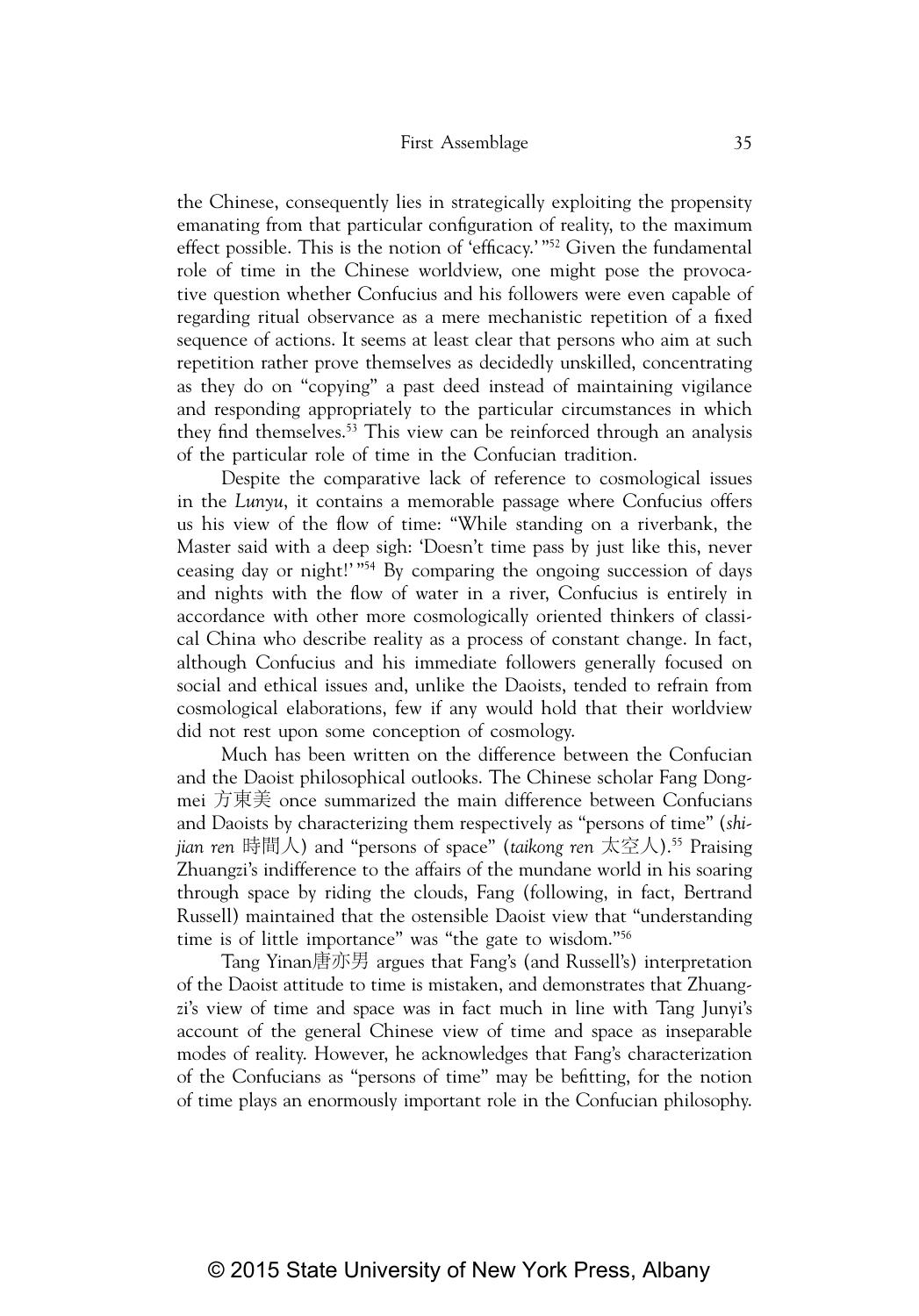A seminal source for the largely implicit early Confucian conception of cosmology is the ancient *Classic of Changes* (*Yijing* 易經). Although incorporated into the list of Confucian "classics" during the Han dynasty, this work expresses a worldview predating all the schools of thought in China of the Warring States period and can thus be regarded as representing something like a pan-Chinese cosmological vision.57 Most contemporary scholars would now agree that both Daoists and Confucians alike shared the philosophy of the *Yijing* as a kind of cosmological foundation.<sup>58</sup>

The *Yijing* presents an art of divination dating back to the Shang dynasty, although the book itself was probably composed in the Zhou dynasty—hence its alternative and original title, *Zhouyi* 周易, or *The Changes of Zhou*. The *Yizhuan* 易傳, or the *Appended Remarks* (also called *Shiyi* 十翼, or *The Ten Wings*), which interprets the *Yijing*'s prognostications and elaborates on its relation to cosmology, is a much later composition. The *Yizhuan* was long believed to be the work of Confucius himself and is in fact ascribed to him by Sima Qian 司馬遷, the great Han dynasty historian, in his *Historical Records* (*Shiji* 史記). This attribution was later questioned and has now been disconfirmed by textual analyses of *Yizhuan* bamboo scrolls excavated among the Mawangdui archeological finds in 1973. These scrolls strongly indicate that it was written no earlier than the end of the Warring States period, or around 200 BCE, and certainly by more than one author.59 The *Yizhuan*, however, is undoubtedly a Confucian work, written in response to Daoist challenges in order to give expression to Confucian views of cosmology. $60$ 

The *Yijing* is an elaborate expression of the Chinese cosmological view that reality is in a constant flux of generative change. In the classic, these changes are symbolized by means of broken and unbroken horizontal lines, later to be identified with the cosmic interactive tendencies attributed to yin 陰 and yang 陽. Three lines arranged in vertical order compose a so-called "trigram" (*sanhua gua* 三畫卦). By exhausting the different combination of lines, there are a total number of eight different trigrams. Two trigrams placed on top of each other make up a "hexagram" (*liuhua gua* 六畫卦). The hexagrams, sixty-four altogether, form the substance of the divinatory symbolism. It is important to remember that by embodying the processes of reality, the hexagrams themselves are conceived of as being in a constant process of transformation. The lines are displaced from the bottom to the top and thus a displayed hexagram is always about to yield to a new one. Thus, the constant process of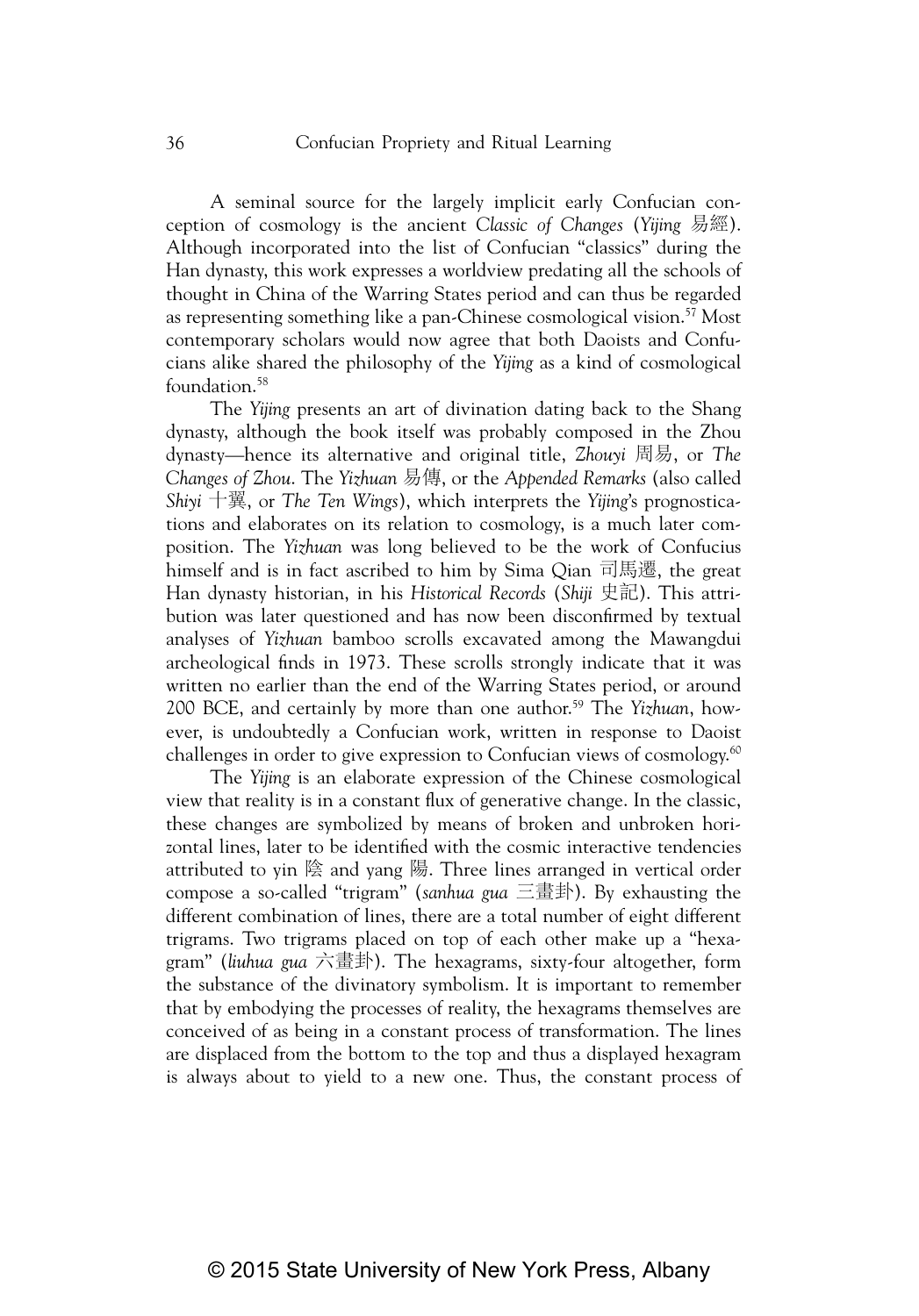generative (and degenerative) change through time can never be left out of consideration.

The system of the *Yijing* has been regarded as one of the more obscure products of the Chinese tradition. The main reason for this obscurity is beyond doubt its fluidity. The hexagrams are meant to provide an indication as to whether taking certain measures in a particular situation is auspicious or not on the basis of the symbolic combination of its broken or unbroken lines. The interpretation proceeds by mutually correlating either the lines or the trigrams of which the hexagrams are composed, whereby each interpretive element represents a complex set of propensities based on the rich symbolic polarity of yin and yang. However, there is no one fixed method for such an interpretation. The interpreter can choose from virtually unlimited possibilities of correlation and hence reach practically any desired conclusion. A. C. Graham has suggested that this extreme fluidity of the system is not without significance: resting upon the Chinese worldview of the unpredictability of events, it has the heuristic function of unblocking the mind to possibilities that would otherwise not have been envisaged: "An openness to chance influences loosing thought from preconceptions is indispensable to creative thinking. In responding to new and complex situations it is a practical necessity to shake up habitual schemes and wake up to new correlations of similarities and connexions. . . . The *Yi* . . . is designed for responding to unique and complex situations in which correlative thinking must be fluid."61 Graham's observation underscores the importance of personal vigilance and perspicacity in the ancient Chinese view of reality as ever changing and indeterminate. A similar point has been made by Tu Weiming 杜維明. Rejecting notions of the Chinese worldview as being either cyclic or spiral, he argues that it is "transformational": "The specific curve around which it [reality] transforms at a given period of time is indeterminate, however, for numerous human and nonhuman factors are involved in shaping its form and direction."62

The processual and transformational nature of reality necessitates a conscious awareness that excludes the possibility of a fixed or given order and, in a sense, is prepared for anything. Such awareness necessitates in turn a high evaluation of the skill required to respond to one's environment in the most appropriate or expedient way. It moreover sheds light on the generally cautious approach to things found in Chinese thought and culture. One always observes carefully before acting. Summarizing his brief analysis of the role of time in Chinese thought, Zhang Dainian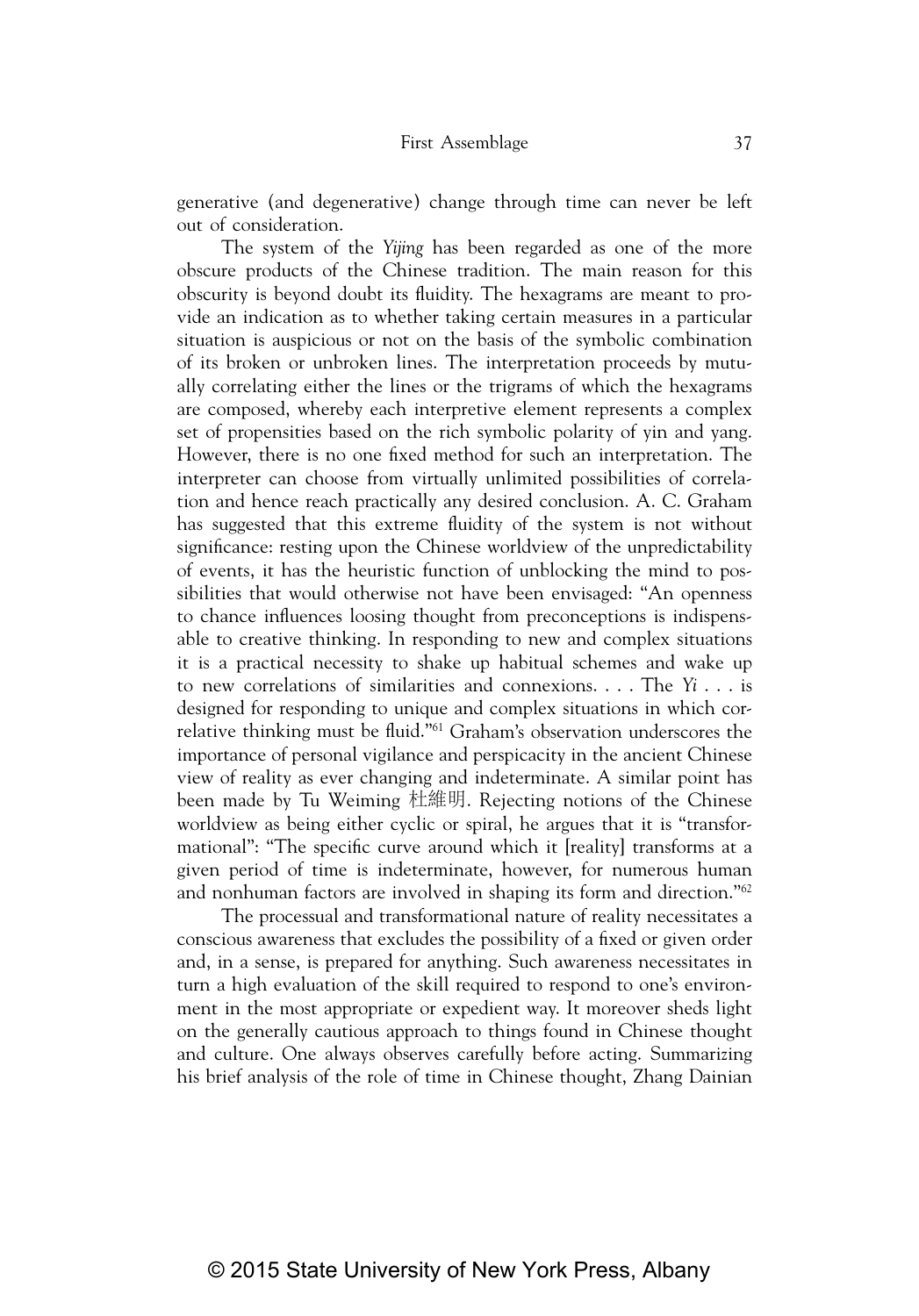張岱年 emphasizes both of these points: "Persons of initiative should advance only after having followed the advances of the moment. Moreover, they should be capable of initializing an action that is proper to every aspect of the situation."63

> Hitting the Mark: *Zhong* 中*, Shizhong* 時中*,* and *Zhongyong* 中庸

There is more to gain from the ancient *Classic of Changes* on the notion of time. In the *Yizhuan*, which, we might recall, was composed by Confucian thinkers in the Warring States period, there is much to suggest that the important but disputed Confucian idea of zhong  $\#$  is closely associated with time and timeliness. The character zhong occurs frequently and in various contexts in the ancient Chinese corpus. Zhong's most common meaning is prepositional, functionally equivalent to the English "in," "inside," or "between," which, in fact, corresponds to the *Shuowen* lexicon's explanation of the term through the character *nei* 內. The *Shuowen* also associates it with the character zheng  $\mathbb E$ , "upright," "straight," or, as Ge Rongjin comments, "not biased and not partial, properly placed."64 Despite the apparent differences between these meanings, we can detect their semantic relationship.65 To be inside or between, that is to say, to be central, has also the implication of being "properly placed." There is at least one unambiguous case in which Confucius uses zhong in this prescriptive sense, where he says, in explicating his idea of "correcting the application of names" (zhengming), that "if government decrees and penal law are not on the mark [zhong], the common people will not know where to place their hands and feet."<sup>66</sup> To be "not on the mark" thus carries the meaning of inappropriateness.

In the *Yizhuan*, the character zhong is used to signify the lines occupying the central places of the hexagrams. As the name indicates, a hexagram is composed of six lines. The central places of a hexagram correspond to the second and the fifth lines, which again are the most important in determining whether or not an intended action will be auspicious.67 Since a hexagram represents a given situation or "time," the trick consists in making opportunities out of the propensities of the moment as indicated by its central lines.<sup>68</sup> Another way of expressing this in the *Yizhuan* is shizhong 時中, which we may translate provisionally as "time centering," where time (*shi* 時) signifies the hexagram as such. Since, however, shi refers to the particular point of time in question, it is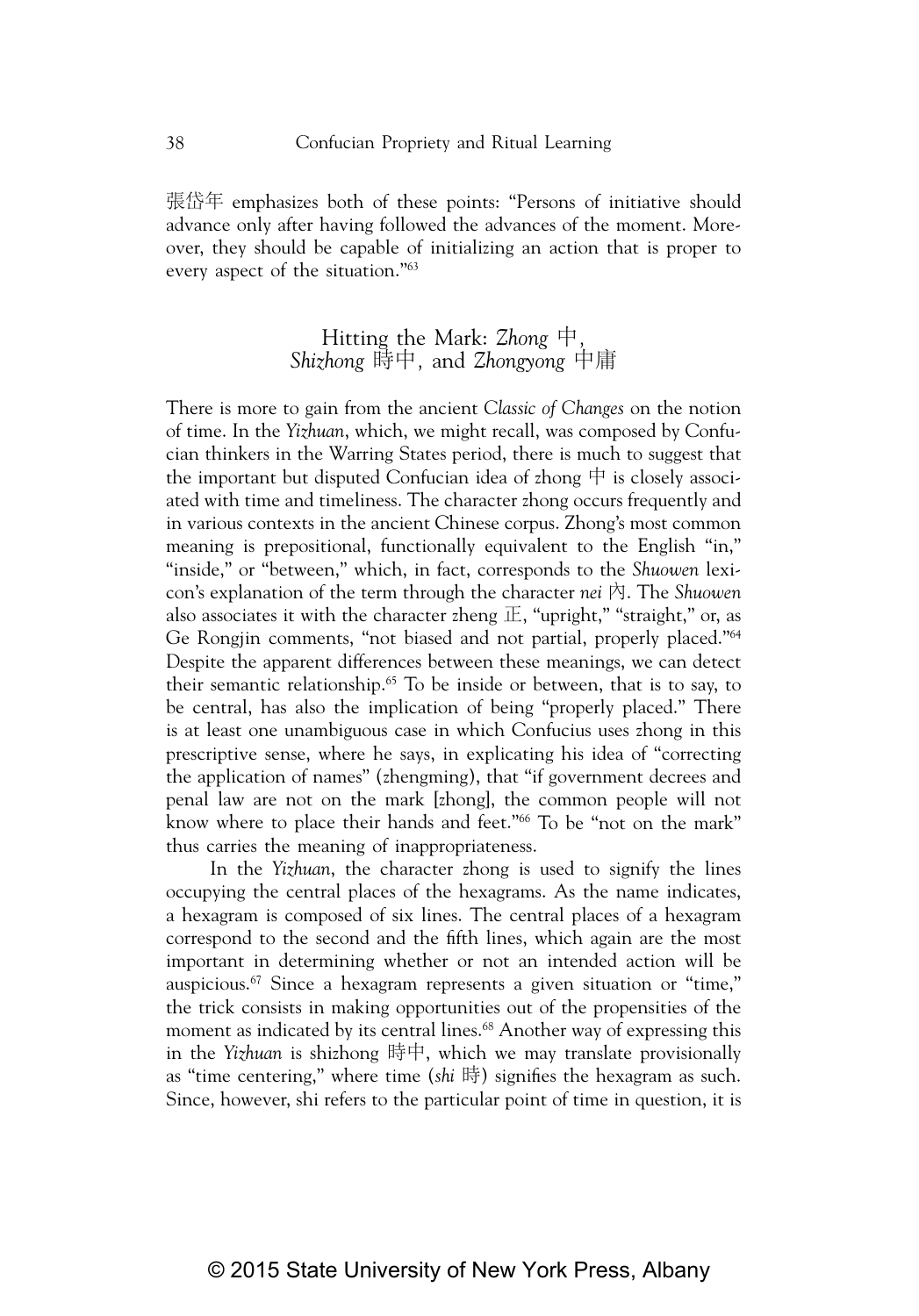perhaps more appropriately translated as "moment." Further, by associating the meanings of zhong as depicted above, we may construe shizhong as hitting the mark of the moment, which would then make sense of the reference both to the specific prognostications of the hexagrams as well as to one's approach to things in actual reality.

The shizhong reference in the *Yizhuan*, commenting on the hexagram *meng* 蒙, or ignorance, would thus read like this: "As for ignorance [meng] and discernment [*heng* 亨], it is with discernment that one proceeds to hit the mark of the moment."69 In the *Yijing*, meng is explained through its contrast, heng. In a modern edition of the classic, this passage is explained as follows: "Why the contrasts of ignorance and discernment? Because things change by following circumstances. Ignorance is a lack of knowledge, but having learned, a lack of knowledge is able to turn into knowledge, meng is able to change into non-meng."70

It is on the basis of the dynamic interaction of its central lines, the second being unbroken *yang* and the fifth a broken yin, that the hexagram indicates good conditions for ignorance to change into discernment. Tang Yinan argues that the idea of shizhong in the *Yizhuan* suggests an approach to reality that is particularly Confucian—namely, to identify things in their particular location of temporality, observe their transformational development, and then choose the most opportune moment to realize an appropriate or effective action.<sup>71</sup> He quotes the Qing dynasty Confucian scholar Hui Dong 惠棟, who not only identified the notion of shizhong as the core of the wisdom of the *Changes* but also as a supreme illustration of the entire Confucian tradition. Marveling at the *Changes*, he has the following to say: "The way of the *Changes* is indeed profound! To sum up in a word, it hits the mark of the moment." He then continues: "Pointing out the excellence of Confucius, Zisi wrote in the *Zhongyong*: 'A *junzi* hits the mark of the moment.' Mencius also said: 'Confucius was the sage whose actions were timely.' The implementation of the zhong standard began with the *Zhongyong*, in which the standard of shizhong was illustrated by Confucius, even as it was handed down from Yao and Shun as their model of thinking."72

The vital role of time in the Confucian philosophy is also emphasized by Ge Rongjin. He notes that the specific formulation of shizhong first appears in the *Yizhuan*, in which, he adds, the notion of time is generally found in the prescriptive context that people's actions ought to try to "hit the mark" (zhong) by following the process of time.73 He argues, moreover, that the idea is also prominent in the thought of Confucius himself. In one passage of the *Lunyu*, Confucius discusses the